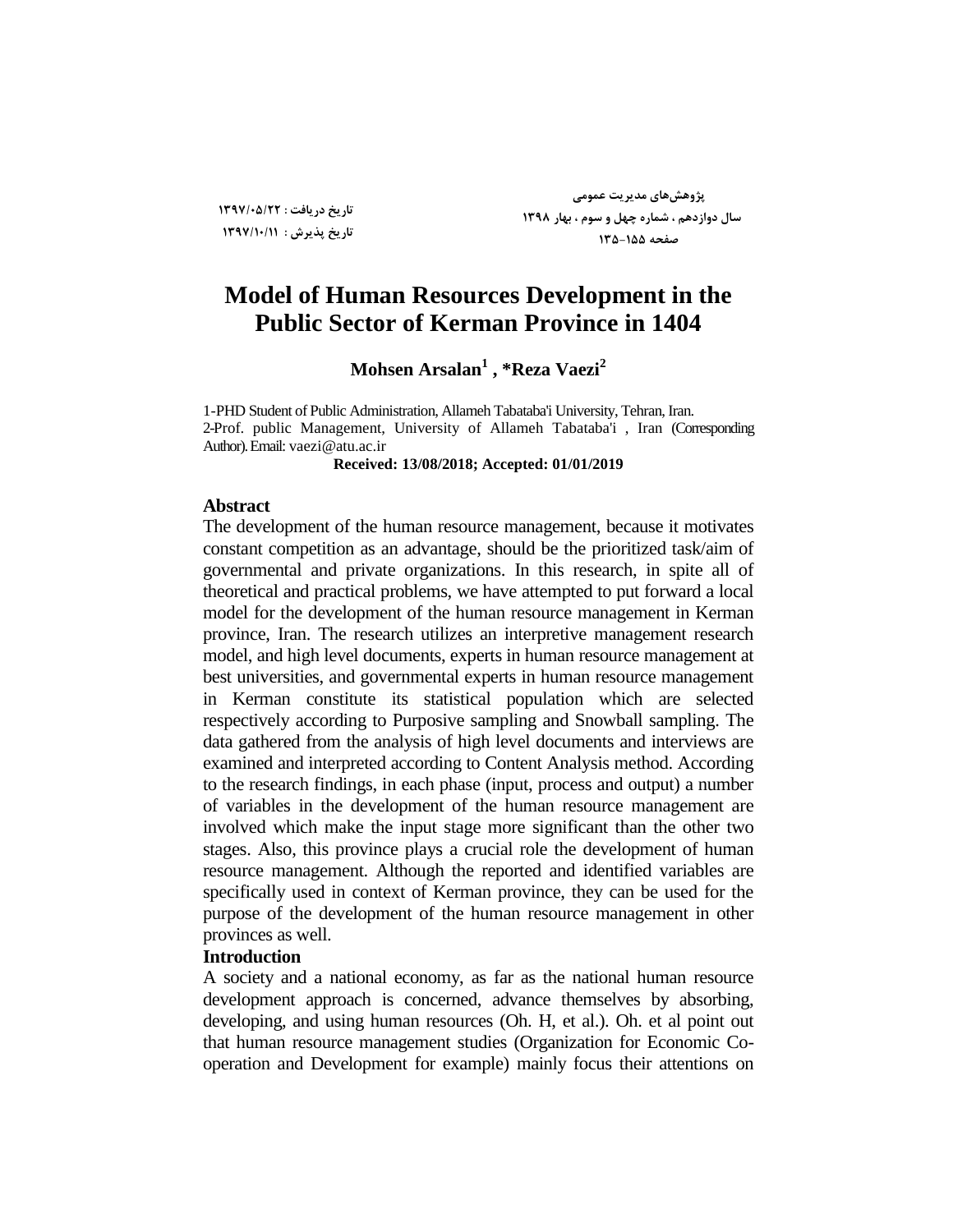developed countries. In the past, human resource management in America and other management systems considered their systems as the best form of management, which according to Lee (2017) was a form of colonialism. Taking into consideration the countries that have made significant progress in the last decades, it can be argued that they have not necessary followed the path and patterns of Western countries. For example, developing countries like as Brazil, Russia, India, China and South Africa consider human resource management as the real reason behind their growth. Human resources play a key role in providing consistent growth for as well as competitiveness for a country (Oh et al., 2017).

In order to develop national human resources, it is vital to develop (educate) managers and employees working in government organizations. Nevertheless, the importance of this topic has been overlooked in studies and researches. As development of human resource development models in private and public sectors differ, therefore, the human resources development model of the public sector will be different. If we ask managers working the public sector in Kerman province what/which model of human resource development they prefer, probably we will receive no logical response. In order to fill such a gap, we try to present the human resource development model in the public sector of Kerman province in 2025 in this research.

#### **Case Study**

The statistical population of the study consist of three categories: the upstream national documents, university experts in the field of human resources, and experts in the field of human resources working in organizations of Kerman province. Considering its qualitative essence, this research deploys purposive sampling and snowball sampling.

#### Materials and methods

In this research, interpretive methodology is used based on background essence, interaction, and summarization along with generalization. The data are collected based on university experts' opinions and executives/managers of organizations of Kerman province through an interview. Also, the selected method of data analysis is content analysis.

## **Results and discussion**

As the interviewees point out, the human resources of the public sector should focus on the "input" as different inputs provide different results. Human resources development, in the process of development, takes place in different ways: organizations and managers may assign more tasks to employees in order to empower them. According to the research background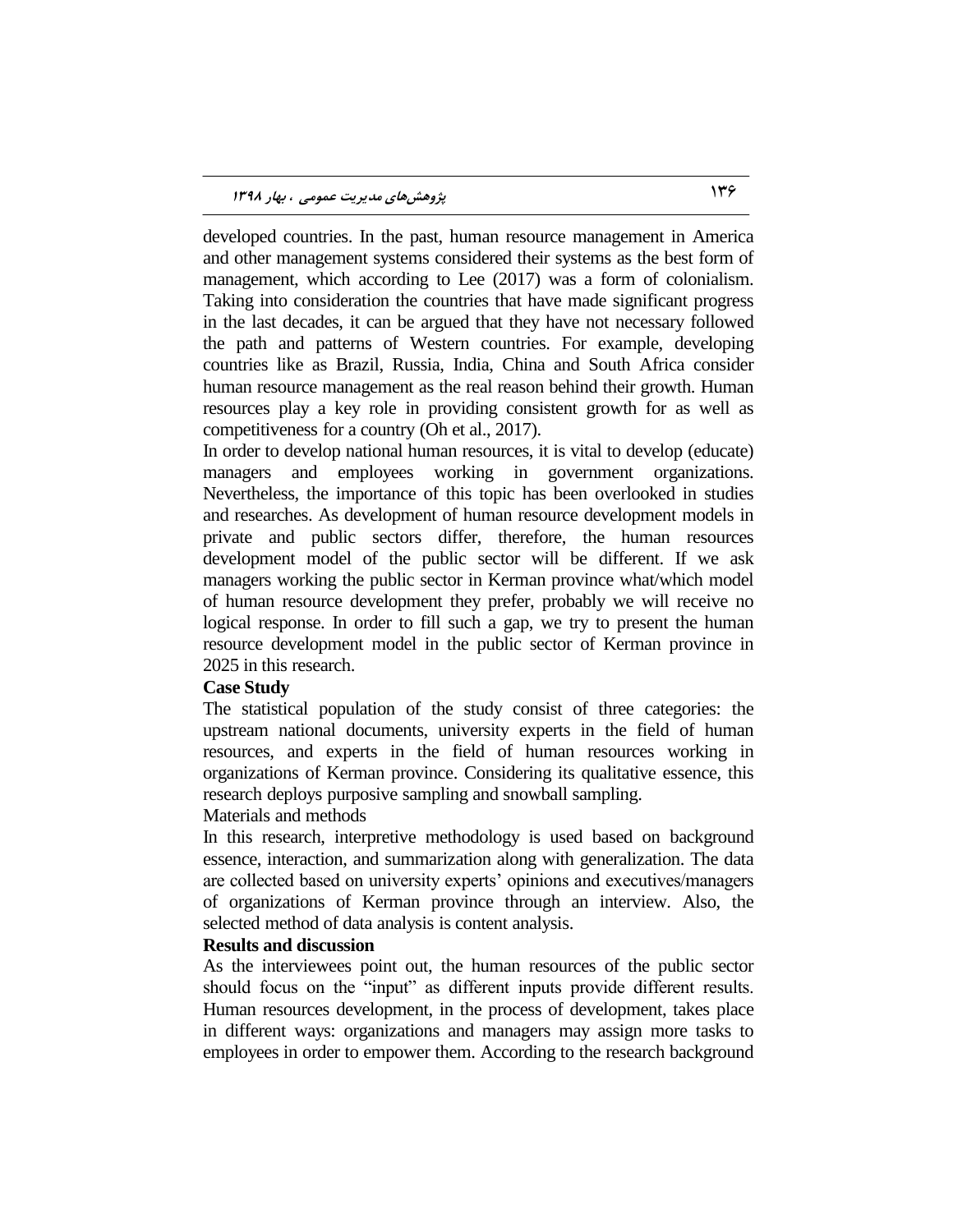and interviews, the implications of human resource development might be each of the following items: human resource development reduces organizational costs (unlike what can be observed in Organizations in Kerman) as organizational processes and procedures are optimized and utilized by competent and skillful employees. Nevertheless, as long as there is no suitable platform for development, this concept is meaningless.

#### **Conclusion**

In this research, the role of the input variables is more important than the other variables for experts and experts believe that different inputs lead to different results. At the end, it should be mentioned that the extracted research codes are not discriminated against each other. Hence, the variables of each stage as well as the stages and context of human resource development are indispensably interrelated. Kerman province has its own specific contextual characteristics that distinguishes it from other provinces of the country. Of course, many of the variables identified in this research can be used in private organizations and in other provinces, however, as the target of the research was Kerman province and therefore experts of this province are interviewed, the results of the research can only be generalized for this province.

**Key Words:** Human resource development, Public sector, Kerman Province and Content Analysis.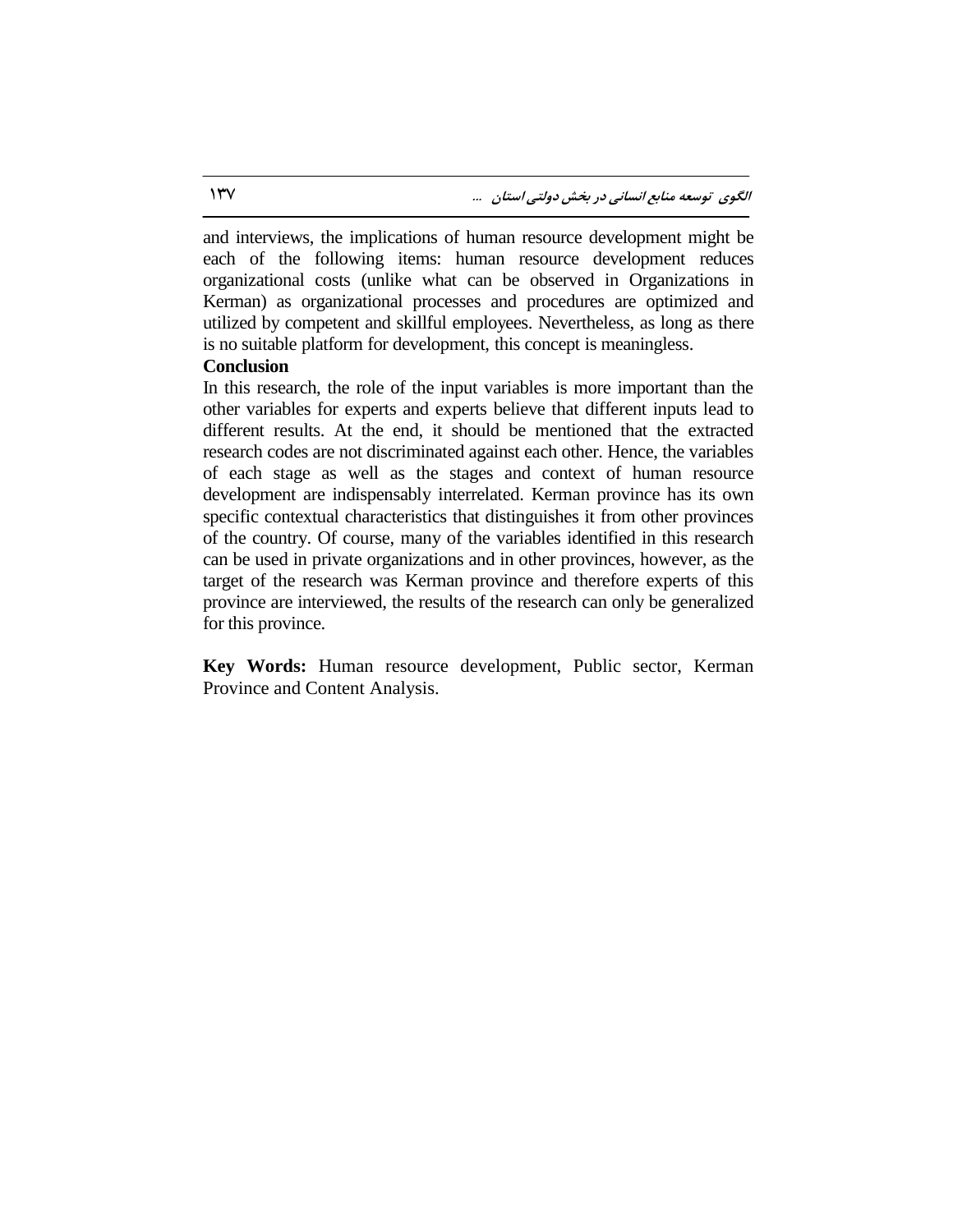# **الگوی توسعه منابع انسانی در بخش دولتی استان کرمان در 4141**

# **- دکتر رضا واعظی محسن ارسالن**

### **چکیذُ**

از آنجایی *ک*ه در دنیای امروز منابع انسانی تنها منبعی است که مزیتِ رقابتی پایدار ایجاد میکنــد؛ لازم **است اهز تَسعۀ هٌابع اًساًی ّوَارُ در ساسهاىّا اعن اس خصَصی ٍ دٍلتی هَرد تَجِ قزار گیزد. بِ دلیدل**  کاستی**های موجود در این زمینه در این پژوهش سعی** شد، مدل بومی برای توسعۀ منـابع انســانی اســتان کرمان طراحی شود. روش پژوهش تفسیری و جامعه آماری آن را اسناد بالادستی، خبرگان منــابع انســانی **داًطگاُّای هعتبز ٍ خبزگاى هٌابع اًساًی بخص دٍلتی ایي استاى تطکیل هیدٌّذ. بزای اًتخاب خبزگاى و اسناد بالا دستی از نمونه گیری هدفمند و گلوله برفی استفاده شده است. بـا اســتفاده از تحلیــل محتــوا،** دادههای حاصل از بررسی اسناد و مصاحبِهها تجزیهوتحلیل گردید. یافتههای پژوهش حاکی از آن است که در هر مرحله (ورود، فرآیند و پیامد) متغیرهایی در توسعۀ منابع انسانی دخیل هستند کــه مرحلــۀ ورود از **دیگز هزاحل بااّویتتز است. البتِ بستز ایي استاى در تَسعۀ هٌابع اًساًی ًقص حیاتی ٍ اساسی دارد. در حالی کِ هتغیزّای ضٌاسایی ضذُ پژٍّص بزای تَسعِ هٌابع اًساًی بخص دٍلتی استاى کزهداى ّسدتٌذ، هتغیزّای آى هیتَاًذ بزای بخص خصَصی ٍ دیگز استاىّا هفیذ ٍ هثوزثوز باضذ.**

**واژههای کلیدی:**توسعه منابع انسانی، بخش دولتی، استان کرمان و تحلیل محتوا

 $\overline{a}$ 

<sup>\*</sup> دانشجوی دکتری مدیریت دولتی، گرایش منابع انسانی، دانشکده مدیریت و حسابداری، دانشگاه علامه طباطبائی، تهران، ايران

<sup>\*\*</sup> نويسنده مسئول- استاد تمام دانشكده مديريت و حسابداري، دانشگاه علامه طباطبائي، تهران، ايران vaezi@atu.ac.ir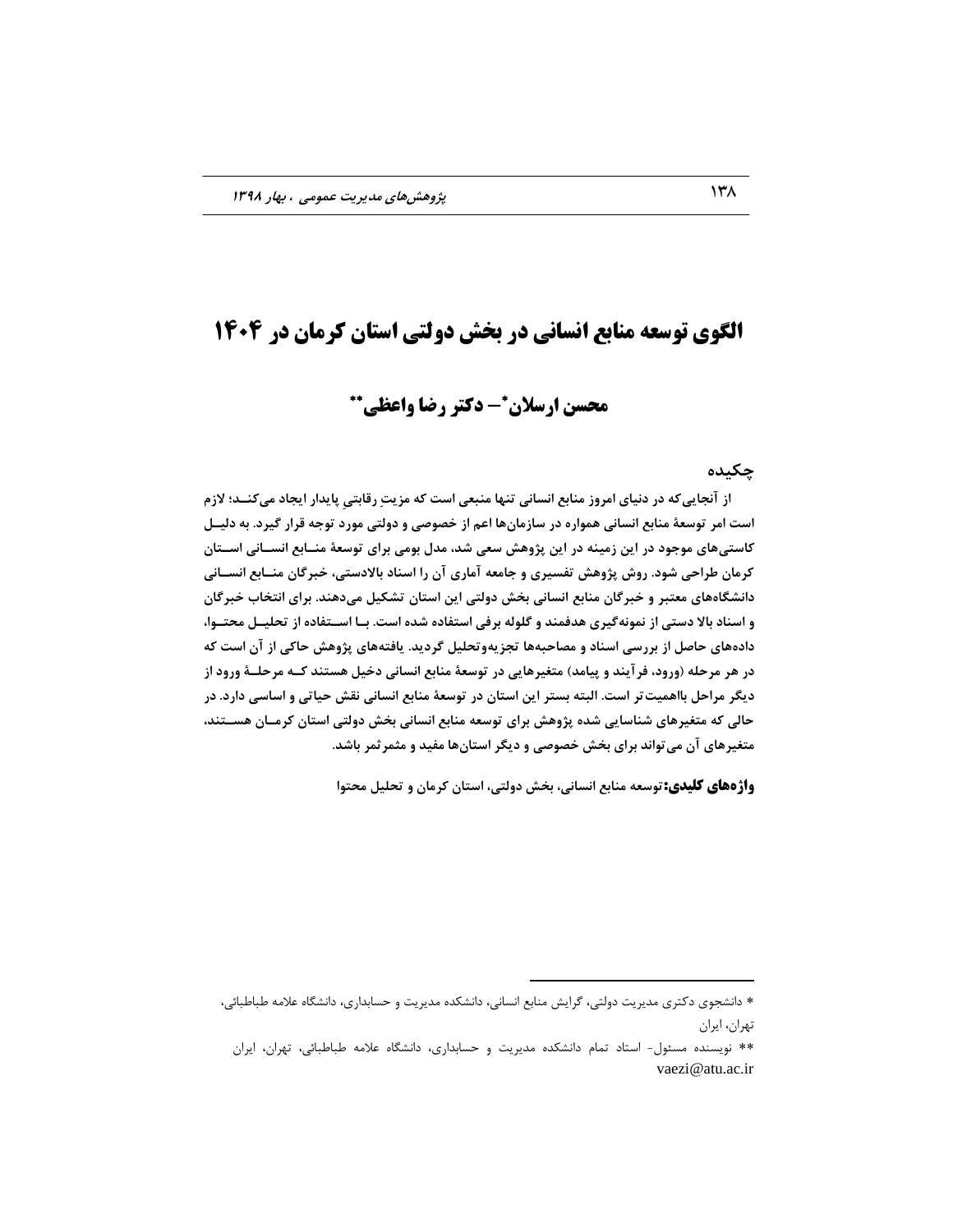**هقذهِ**

با توجه به رویکرد توسعهٔ منابع انسانی ملی`؛ جامعه و اقتصاد ملی از طریق جذب، توسعه و استفاده از منابع انسانی رشد و بهبود مییابد *(Oh. H, et al., 2017).* اوه و همکا,ان<sup>۲</sup> بیان می کنند که مطالعات توسعهٔ منابع انسانی ملی ( بهطور مثال مطالعات سازمان توسعه و همکاری اقتصادی ؓ ) بر کشورهای توسعه یافته متمرکز شده است. در گذشته سیستم مدیریت و نیز مدیریت منابع انسانی آمریکا به گونهای بود که آنان فکر می کردند دارای بهترین شیوه و سبک مدیریت هستند و این خود شکلی از استعمار بود (Lee, 2017).با مطالعه كشورهايي كه در چند دهه اخير پيشرفت شگرفي در سطح ملي داشتهاند؛ می توان بیان داشت که آنان به تقلید از کشورهای غربی نپرداختهاند. بهطور مثال، كشورهاي در حال توسعهاي نظير برزيل، روسيه، هند، چين و آفريقاي جنوبي پتانسيل رشد خود را مبتنی بر منابع انسانی میشناسند. منابع انسانی عامل کلیدی رشد پایدار وهمچنین , قابت بذیری یک کشو, است *(Oh. H, et al., 2017).* 

براي توسعهٔ منابع انساني ملي، توسعهٔ مديران و کارمندان سازمانهاي دولتي امري حياتي است؛ اما به طور معمول در این خصوص اقدام جدی صورت نگرفته است. از آنجایی که بین مدل های توسعه منابع انسانی بخش دولتی و خصوصی تمایز وجود دارد، مدل توسعه منابع انسانی بخش دولتی متفاوت خواهد بود. اگر از مدیران بخش دولتی استان کرمان سوال شود برای توسعه منابع انسانی از چه مدلی استفاده میکنند، پاسخی دریافت نخواهد شد. به منظور رفع این مسئله، در این پژوهش سعی می گردد که مدل توسعه منابع انسانی بخش دولتی استان کرمان در ۱۴۰۴ ارائه شود.

**پیطیٌِ پژٍّص**

تاریخچه منابع انسانی عملی ٔ به تمدن بشریت بازمیگردد، زمانی که فرعونهای مصر و امپراتوري هاي چين به طور مستقيم هزاران كارمند را در ساخت اهرام مصر و ديوار بزرگ به کار گرفتند *(2017 ,Lee).* در حالی4که در سال ۲۰۱۲ سرمایه انسانی بهعنوان دومین

 $\overline{a}$ 

4- Practical

<sup>1-</sup>National human resource development

<sup>2-</sup> Oh. H, et al

<sup>3-</sup> Organization for Economic Co-operation and Development (OECD)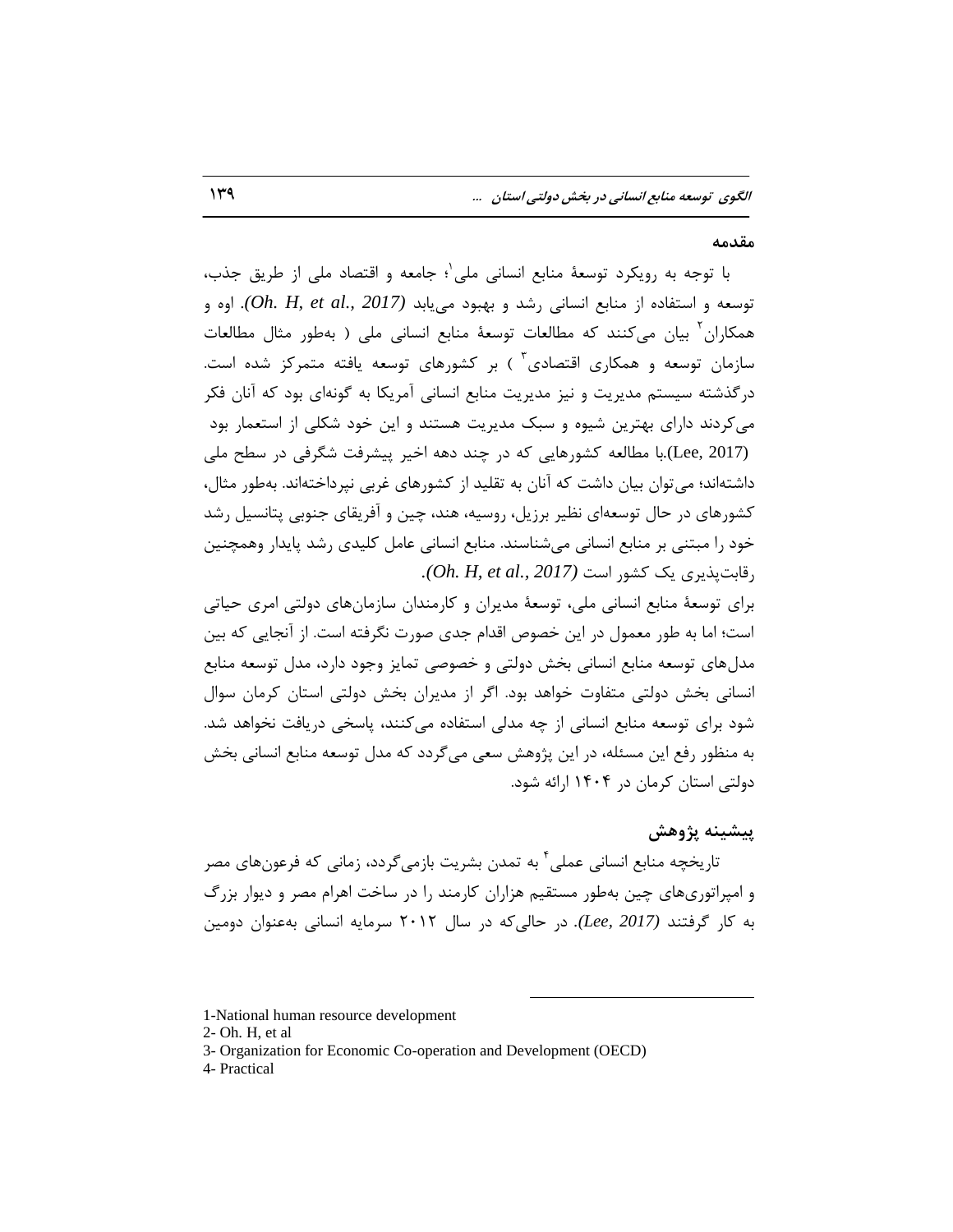چالش جهانی از منظر مدیران اجرایی توسط سازمان کنفرانس بوورد<sup>۱</sup> معرفی شد؛ در گزارش سالهای ۲۰۱۵ و ۲۰۱۶ سرمایه انسانی بهعنوان چالش نخست جهانی از منظر ٔس٤طاٖ اخطا٣٤ ٔؼطف٣ ٌطز٤س *(2017 .,al et ,Gaudet(*. برای توسعه منابع انسانی<sup>۲</sup> ابتدا باید تفاوت آن با مدیریت منابع انسانی<sup>۳</sup> مشخص گردد. غالباً تفاوت بین مدیریت منابع انسانی و توسعهٔ منابع انسانی نامشخص و همچنین در برخی موارد متضاد بوده است. فرآیندهای استانداردسازی که بهوسیله سازمان استانداردسازی بین|لمللی، موسسه استانداردهای انگلیس و موسسه استانداردهای ملی آمریکا برای فعالیت-های مدیریت منابع انسانی و توسعهٔ منابع انسانی صورت گرفته است؛ تفاوتی بین این دو هفّهوم قائل نشده است *(2017 ,Anderson)* از سوى ديگر، رويكرد آكادميك هنجارى، توسعهٔ منابع انسانی را به عنوان توسعه و آموزش وهم بهعنوان زیرمجموعه مدیریت منابع انسانی در نظر می گیرد و مدیریت منابع انسانی را بهعنوان زیرمجموعه مدیریت در نظر می-كيرد *(Lee, 2017). همان طور كه گفته شد*، توسعهٔ منابع انساني بهعنوان حوزهاي عملي و مطالعاتی همواره دچار بحران هویت بوده است و تلاش برای تعریف توسعهٔ منابع انسانی ٛٔضٛع ٛٔضز ثحث ثٝػٛٙاٖ ٤ه حطفٝ ٚ ضقتٝ ثٛزٜ اؾت *(2017 .,al et ,Gaudet(*. مدیریت منابع انسانی فهمیدن و درک فعالیتهایی است که افراد در سازمانهای کاری از خود نشان میدهند؛ در حالیکه توسعهٔ منابع انسانی اشاره به عمل و پژوهش مبتنی بر سه سازه اصولی یعنی افراد، یادگیری و سازمانها دارد. به عبارتی توسعهٔ منابع انسانی حوزه شغلی است که مواردی چون یادگیری، آموزش، توسعه، آموزش حرفهای و بالغانه، مدیریت يادگيري و توسعهٔ سازمان را در برميگيرد *(Anderson, 2017). براي* توسعهٔ منابع انساني، لازم است همكارى بين دانشگاه و صنعت صورت پذيرد تا هر دو از وجود آن نفع ببرند و این اقدام بهمنظور پل بین پژوهش و عمل صورت میپذیرد *(Gunasekaran et al., 2017)*. به عبارتی، در رشتههای کاربردی پژوهشگران دانش نظری را مورد بررسی قرار میدهند یا در آن فعالیت دارند، در حالیکه انتظار می رود راهحلهای عملی برای مشکلات زندگی مردم ارائه دهند. برای اینکه توسعهٔ منابع انسانی پایدار باشد؛ پژوهشگر این حوزه نیاز به استفاده از يافتههاي علوم اجتماعي دارد تا استراتژيها و نظريهها را گسترش دهد تا از طريق آن

 $\overline{a}$ 

- 1-The Conference Board
- 2-Human resource development
- 3-Human resource management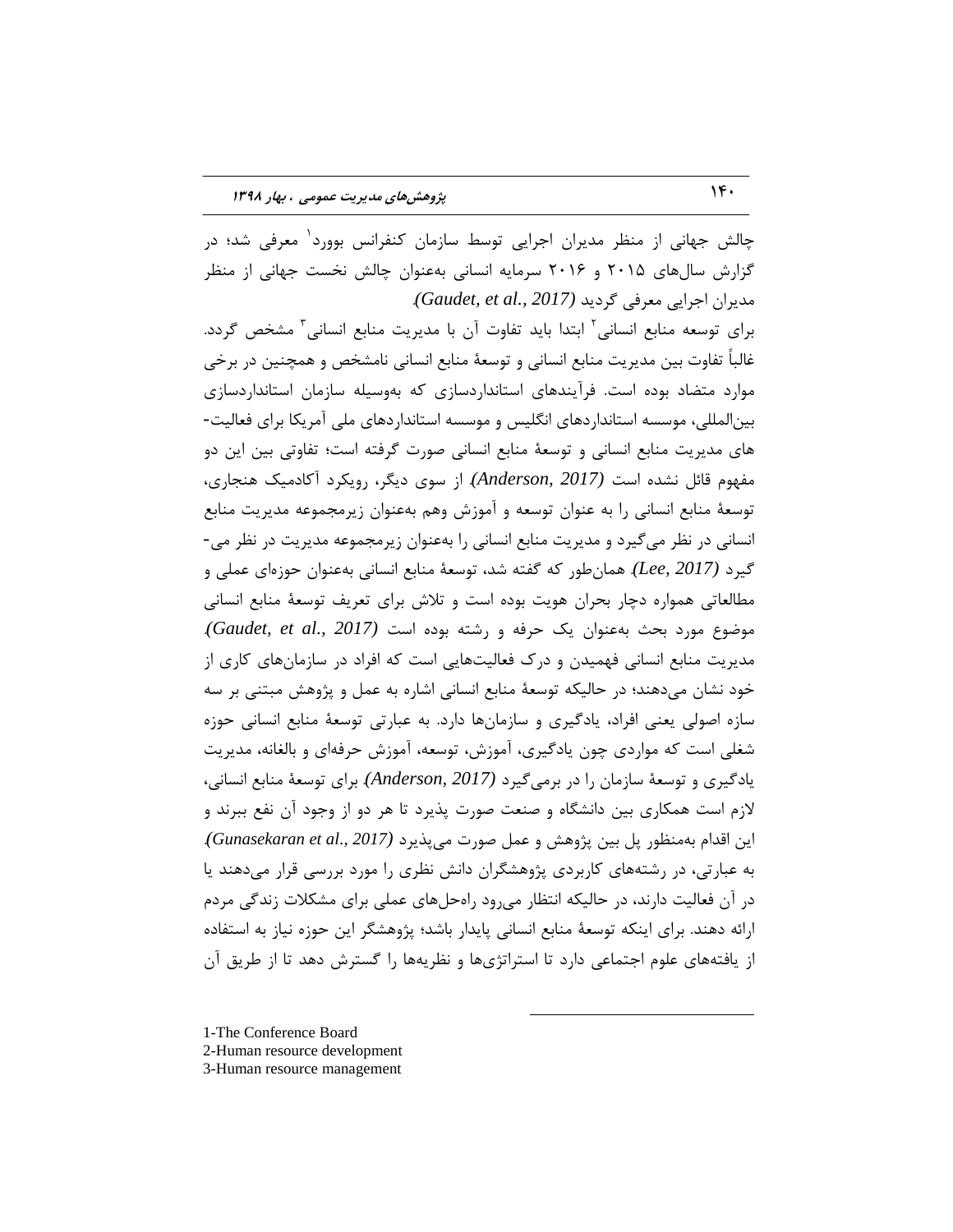هم يادگيرى بهتر شود و هم عملكرد ارتقا يابد. به سبب اينكه محيط كارى محيطى يويا است، نیازها و مسائل در حال تغییر؛ پژوهشگران و مجریان را الزام میکند تا بهطور مستمر با یکدیگر در ارتباط باشند. قطع چنین ارتباطی باعث می شود تا از مسائل و مشکلات اصلی فضای کاری غافل و به مسائل کماهمیت توجه شود *(Packard, 2017).* 

صحبت در خصوص توسعهٔ منابع انسانی ملی به پیکره اجرایی توسعهٔ منابع انسانی هر کشور بستگی دارد. بهطور مثال، در كشور چین دولت برنامههای توسعهٔ منابع انسانی ملی را تنظيم و دنبال می كند؛ درحالی كه در كشور انگلیس دولت مشوق فعالیت و همكاری  $oh. H.$ et al., ) سازمانهایی است که در امر توسعهٔ منابع انسانی ملی درگیر هستند 2017). دولت در آمريكا بر پاسخگويي فردي براي منابع انساني تمركز ميكند؛ درحاليكه در انگلیس بر پاسخگویی ملی ِ منابع انسانی تمرکز میکند (Lee, 2017). در هر مکان یا شرايط توسعهٔ منابع انسانی بر مبنای بستر يک کشور صورت میگيرد. در شرکتهای ژاپنی، آموزش در شغل بهطور نظاممند طراحی و اجرا میشود، گردش شغلی برای اکثر مدیران ضورت می پذیرد و نیز مدیران برای زیردستان نقش مربی و مرشدی را ایفا می کنند. از سوی دیگر، در کشور آلمان تعداد دورههای مدیریت و توسعهٔ منابع انسانی به ندرت در دانشگاهها برگزار میشود زیرا اكثر مدیران مهارتهای شغلی را در سازمان فرا میگیرند (*Lee*, 2017). سمبروک<sup>'</sup> (۲۰۱۷) معتقد است در حوزه توسعهٔ منابع انسانی دو نوع رویکرد قومنگاری مبتنی بر تجارب شخصی<sup>۲</sup> و جهانیسازی<sup>۳</sup> وجود دارد که استفاده از هركدام در پژوهش توسعهٔ منابع انسانی ثمر بخش است. رویكرد قومنگاری مبتنی بر تجارب شخصی، در درک شرایط خاص پژوهشگر و اقداماتی که او باید انجام دهد مؤثر است و رویکرد جهانیسازی با به اشتراک گذاری دانش پژوهشگران یک حوزه به پژوهشگر برای درک اشتباهات و ابهامات کمک می کند.

با توجه به توضیحات فوق، ذکر چند نکته در خصوص مبنای تئوریک پژوهش ضروری است. **نخست،** همانطور که گادت و همکاران ٔ ۲۰۱۷)، لی<sup>۵</sup> (۲۰۱۷) و اندرسون ٔ (۲۰۱۷) بیان میدارند، حوزه توسعه منابع انسانی دارای چهارچوب تئوریک مشخصی نیست. از این رو، هر  $\overline{a}$ 

1- Sambrook, S 2-Autoethnographic 3-Globalization 4-Gaudet, et a 5-Lee 6-Anderson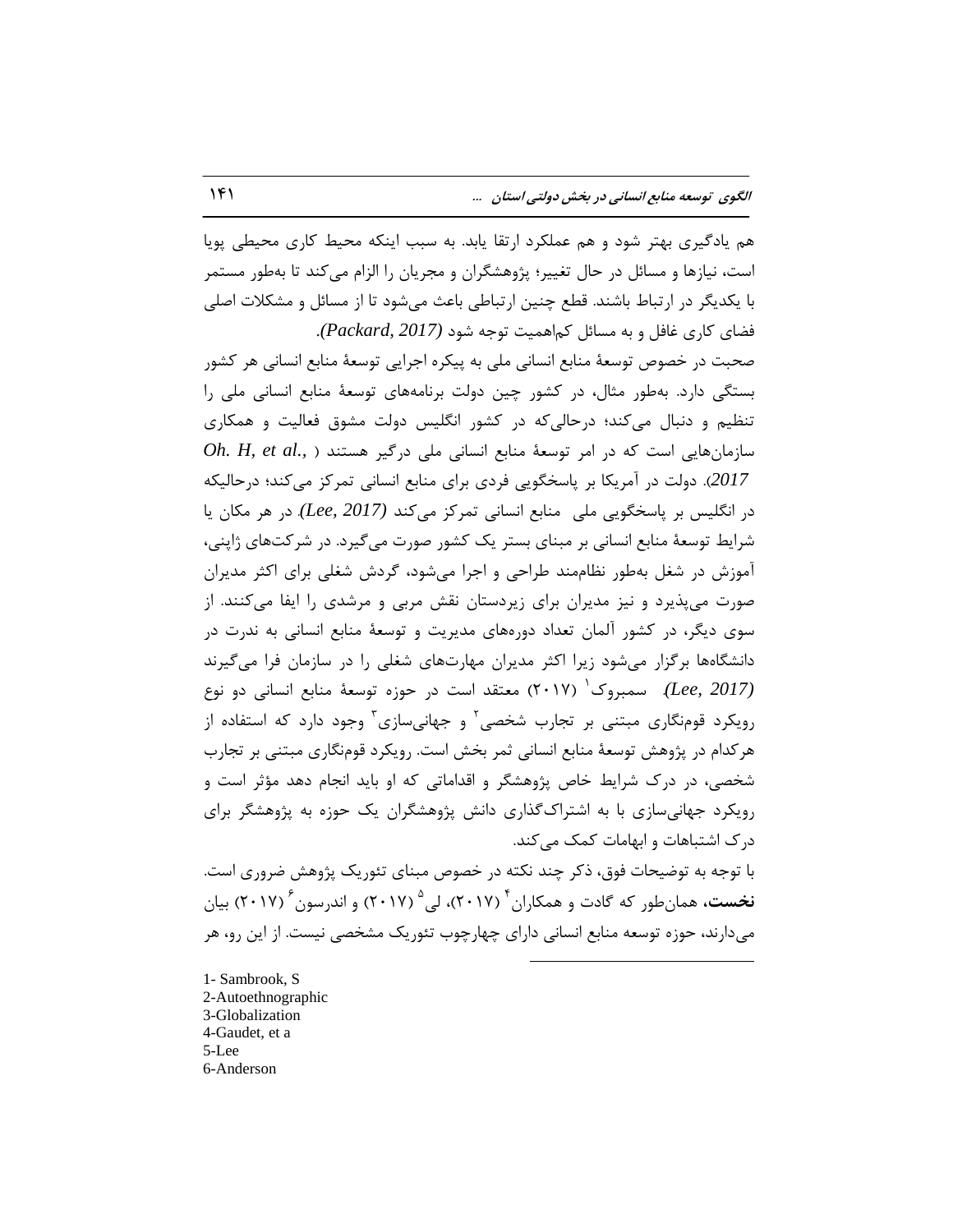نظریهپرداز از منظر خود نسبت به تعریف این مفهوم اقدام کرده است. به عبارتی، مرز مشخص و معین در خصوص چیستی و حوزه فعالیت این مفهوم وجود ندارد. بنابراین در این پژوهش بر مفروضات مورد تایید صاحبنظران این حوزه تکیه میشود. اکثر صاحب-نظران معتقدند که منظور از توسعه منابع انسانی یعنی آموزش، یادگیری، رشد و توسعه فردی، رشد و توسعه سازمانی و نیز بهبود عمکلرد است *( Gaudet, 2017; Lee, 2017;* Anderson, 2017). دوم، مفهوم توسعه منابع انسانی مفهومی نظری نیست. به عبارتی، نظریات این حوزه باید قابلیت اجرا و عمل داشته باشد. پاکارد<sup>۱</sup> (۲۰۱۷) ارتباط بین پژوهشگران و مجریان و همچنین گانِسکرون و همکاران<sup>۲</sup> (۲۰۱۷) ارتباط صنعت و دانشگاه را پیشنهاد میکنند. در نتیجه، عمل بدون نظریه و همچنین نظریه بدون عمل در مفهوم توسعه منابع انسانی قرار نمیگیرد. **سوم،** در نظر آوری مفهوم توسعه منابع انسانی به عنوان یک رویکرد جهان شمول یا بستر محور است. اوه و همکاران (۲۰۱۷) به نقش پیکرهٔ اجرایی هر كشور و سمبروک (٢٠١٧) به جهانی سازی یا قوم نگاری مبتنی بر تجارب شخصی اشاره كرده است. اين صاحب نظران بر اين باورند اتخاذ هر دو رويكرد يعني جهان شمول و نيز بستر در پژوهش توسعه منابع انسانی الزامی است. یعنی اتخاذ یک رویکرد خاص، به خودی خود به نتیجه مورد نظر نمی|نجامد.

با توجه به دستهبندی فوق باید گفت: از یک سو، با توجه به اینکه مدل پژوهش بر مبنای تحلیل دادهها استخراج میشود، در بخش ادبیات مدل ارائه نمیشود زیرا بر مبنای تئوری قومنگاری مبتنی بر تجارب شخصی در حوزه توسعهٔ منابع انسانی هر بستر شرایط خاص خود را دارد و نمی توان در بخش ادبیات مدل ارائه نمود. پیکره اجرایی سازمانهای دولتی ایران مبتنی بر تمرکز و برنامهریزی از بالا به پایین است. به عبارتی دیگر، سازمانهای دولتی هر استان در خصوص توسعه منابع انسانی تابع شرایط و ضوابط سازمان برنامه و بودجه کشور هستند که در ارائه مدل باید نظر گرفته شود. از سوی دیگر، با اتخاذ رویکرد جهان شمول، اساس مدل با توجه به تعريف سوانسون <sup>۳</sup> (١٩٩۵) از توسعهٔ منابع انسانی برای پژوهش مدنظر قرار گرفته است. تعریف وی از توسعهٔ منابع انسانی، دخیل کردن متغیرهای روانشناسی، اقتصاد و تئوری سیستم در پژوهش این حوزه است. افزون بر این، مدل پژوهش

 $\overline{a}$ 

- 1 Packard
- 2 Gunasekaran et al
- 3 Swanson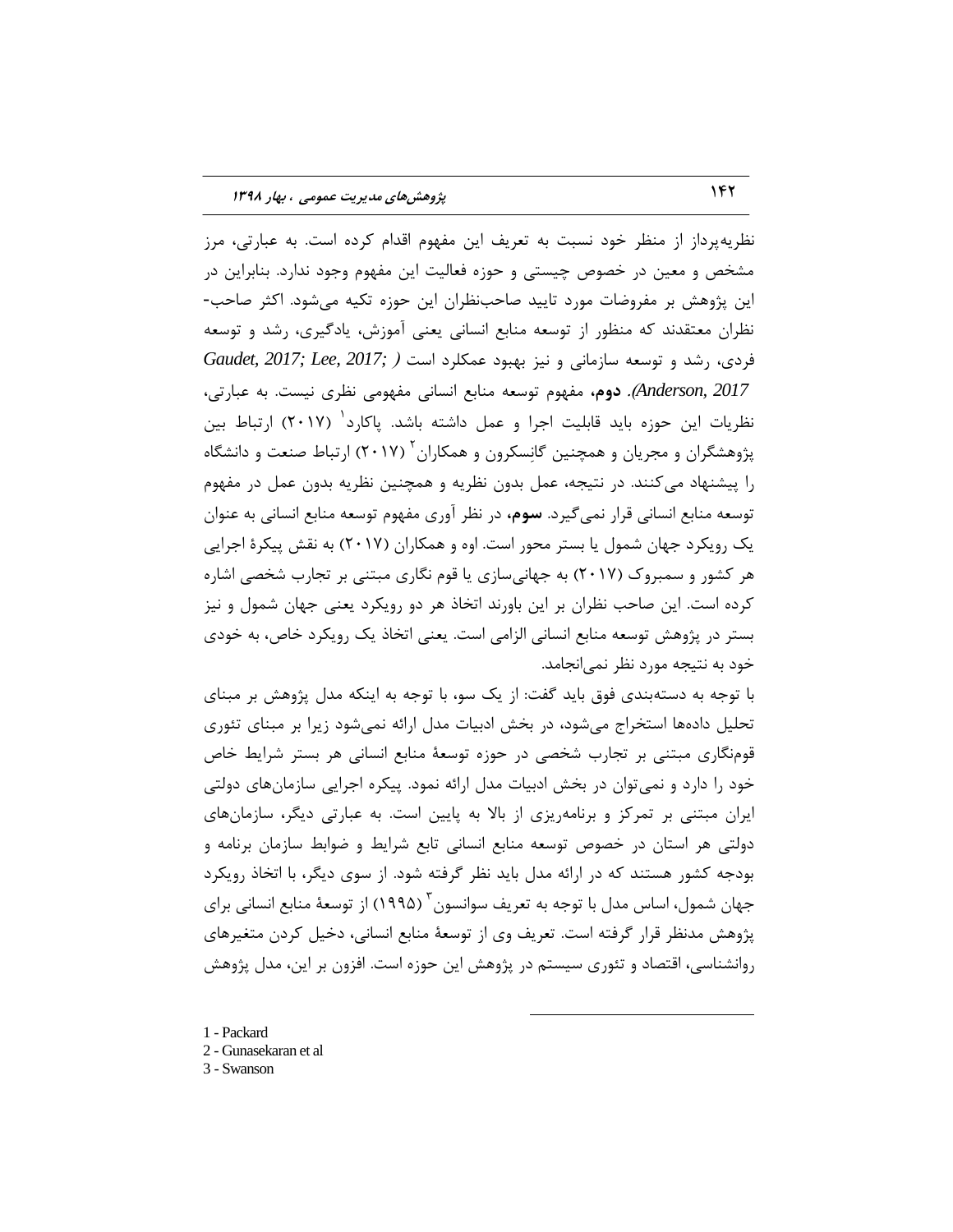باید مورد تایید صاحب نظران و مجریان این حوزه باشد. بر اساس توضیحات فوق، سؤالات پژوهش عبارتاند از: **سؤال اصلی** مدل توسعهٔ منابع انسانی بخش دولتی استان کرمان دربردارنده چه متغیرهایی است؟ **سؤازت فزعی** براي توسعهٔ منابع انساني چه متغيرهايي بايد در مرحله ورود لحاظ گردد؟ فرآیند توسعهٔ منابع انسانی دربردارنده چه متغیرهایی است؟ پیامد توسعهٔ منابع انسانی دربردارنده چه متغیرهایی است؟ بستر استان کرمان دربردارنده چه متغیرهایی است؟

# **رٍشضٌاسی پژٍّص**

در این پژوهش، از پژوهش تفسیری بنا به سه اصل ماهیت زمینهای، تعامل و همچنین تلخيص و تعميم دهي استفاده م<sub>ي</sub>شود *(2011: McNabb,2011: 20)*.

## جامعه و نمونه آمار**ی**

با توجه به توضیحات مذکور باید گفت، جامعه آماری پژوهش را سه دسته منابع تشكيل مى‹هند: اسناد بالادستى، خبر گان حوزهٔ منابع انسانى دانشگاههاى معتبر و خبر گان حوزهٔ منابع انسانی سازمانهای دولتی استان کرمان. در این پژوهش با توجه به کیفی بودن آن، از دو نوع روش نمونه گیری استفاده شده است. در پیشینه پژوهش عنوان شد که بستر اجرايي توسعه منابع انساني سازمانهاي دولتي كشور ايران، به واسطه اسناد بالادستي و از طريق سازمان برنامه و بودجه كشور صورت مي گيرد. برنامه ششم به سبب راهنماي تحقق توسعه منابع انسانی ملی در ۱۴۰۴ و همچنین قانون مدیریت خدمات کشوری به سبب آیینِ نامه و دستورالعمل اقدامات کارکنان بخش دولتی، برای پژوهش انتخاب شدند. بنا به دلایل مذکور، روش نمونهگیری اسناد بالادستی، هدفمند است. برای اینکه پژوهشگر به اهداف پژوهش دست یابد و از چارچوب تئوریک خارج نشود، خبرگان این پژوهش، به دو دسته خبرگان حوزه منابع انسانی دانشگاههای معتبر و خبرگان اجرایی سازمانهای دولتی استان کرمان تقسیم شدند. برای انتخاب خبرگان دانشگاهی از روش نمونهگیری هدفمند استفاده شد. برای انتخاب خبرگان سازمان اجرایی استان کرمان از روش نمونهگیری گلوله برفي استفاده شده است.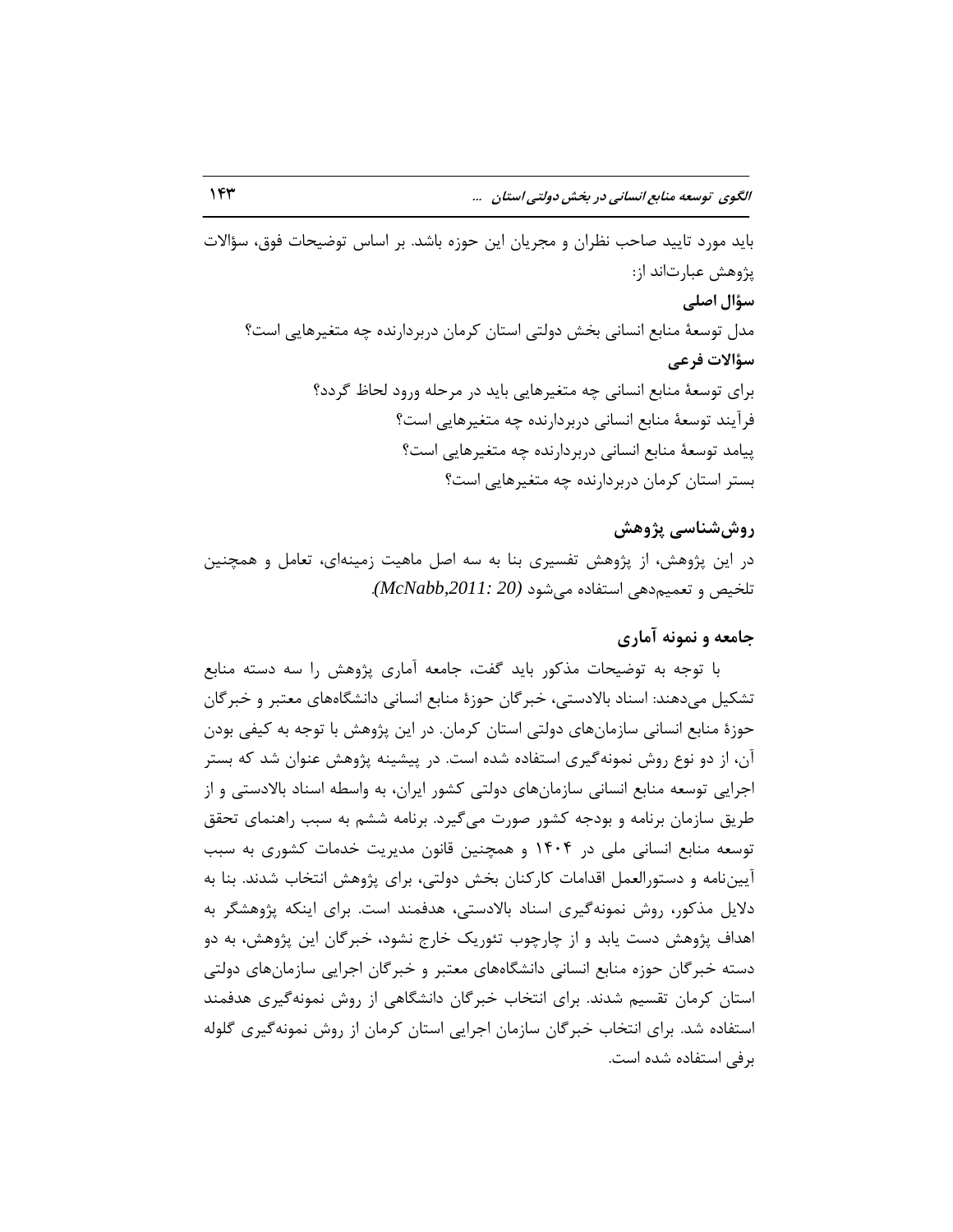# **ابشار گزدآٍری دادُّا**

ابزار گردآوری دادهها، دو دسته اسناد و مصاحبه هستند. برنامه ششم توسعه و قانون مدیریت خدمات کشوری نیز جزء اسناد انتخابی بودهاند. دادههای حاصل از نظر خبرگان دانشگاههای معتبر و مدیران سازمانهای اجرایی استان کرمان از طریق مصاحبه (تا رسیدن به اجماع نظري) جمع آوري شده است.

# **رٍایی ٍ پایایی ابشارّا**

برای سنجش روایی، نظر اساتید راهنما و مشاوران مورد لحاظ قرار گرفت. برای سنجش پایای، از پایایی باز آزمون و روش توافق درون موضوعی استفاده شده است. با توجه به اینکه هيزان پايايي باز آزمون و توافق درون موضوعي، بيشتر از ۶۰ درصد است (Kvale, 1996: .)*237*

# **رٍش تجشیٍِتحلیل دادُّا**

روش تجزيهوتحليل دادهها، تحليل محتوا بوده است. اين روش بهعنوان تكنيكي براي ايجاد استنباط از طريق شناسايي هدفمند و منظم ويژگىهاى دروني پيامها تعريف گرديده است *(180 .McNabb, 2011: ب*نابراین، درصورتی *ک*ه پیامها در مصاحبه یا متن آشکار باشند، تحليل محتوا ابزاري مناسب براي تجزيه و تحليل دادهها است.

#### **هزاحل تجشیٍِتحلیل دادُّا**

ازآنجایی که حجم و تنوع دادهها بسیار بوده است، پژوهشگر به ارائه چند نمونه از کُدبندیها بسنده کرده است. شیوه کَدبندی اسناد و مصاحبه با خبرگان به یک صورت بوده است. بر مبنای این روش نشانگرهایی برای این فرآیند تعریف شده که در ابتدا به معرفی این نشانگرها مے پر دازیم: نشانگر P : نشان(دهنده « نكته كليدي» و مخفف كلمه Point؛ نشانگرهای  $\rm P,\rm C,\rm ...$ 

: بیانگر مورد مطالعه ( که همان مصاحبه با افراد خبره) می باشد؛ نشانگرهای عددی ١،٢،٣ و... : بيانگر شماره نكته كليدى است.

بهطور مثال: PA1 نشانِدهنده نكته كليدي يكم در مصاحبه فرد شماره اول است.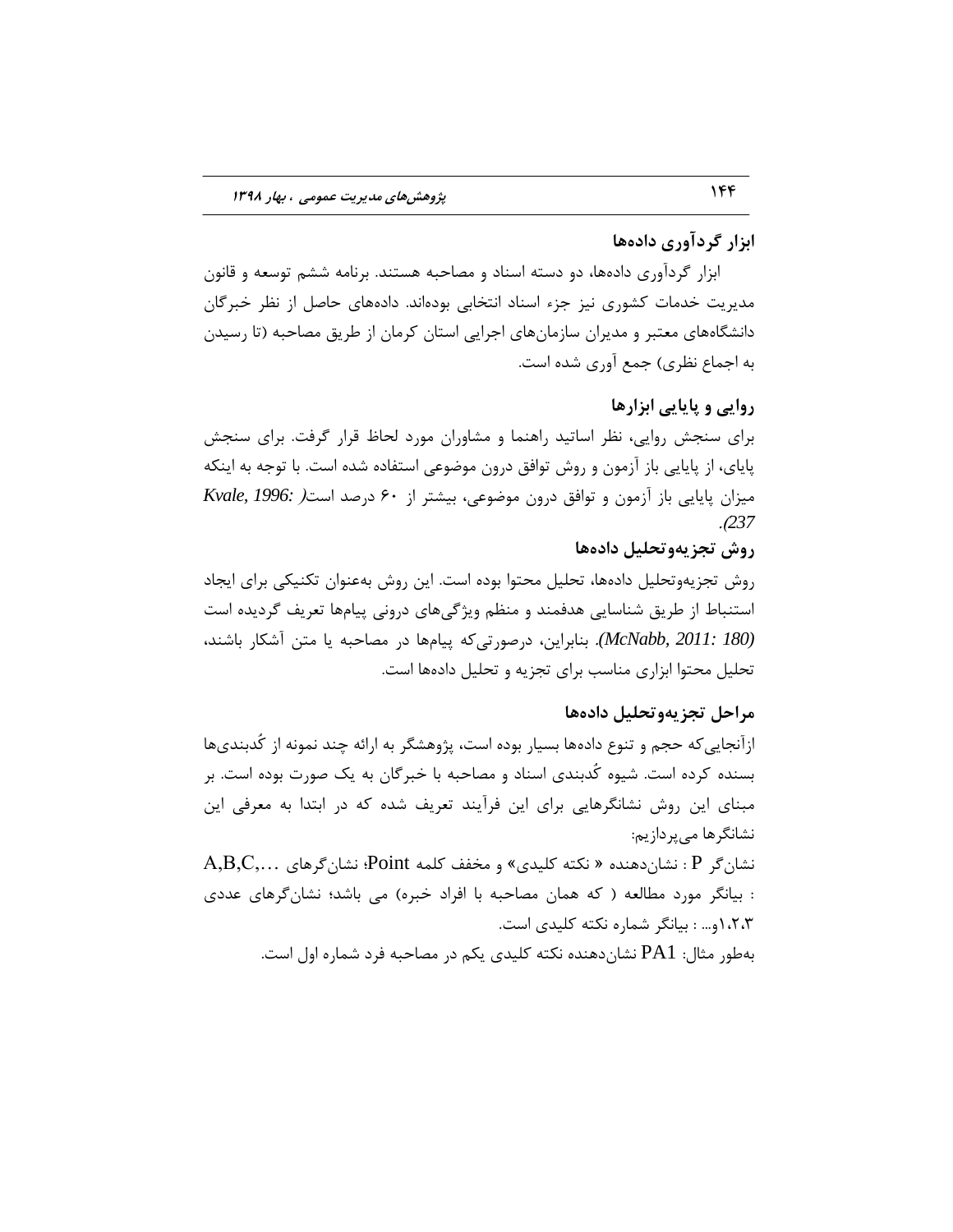| مقوله | کُد اصلاحی                                        | كُد اوليه                                         | متن                                                                                               | رديف            |
|-------|---------------------------------------------------|---------------------------------------------------|---------------------------------------------------------------------------------------------------|-----------------|
| بستر  | تمايز توسعة منابع<br>انسانی بخش<br>خصوصی با دولتی | تمايز توسعة منابع<br>انسانی بخش<br>خصوصی با دولتی | اولین سؤالی که باید به آن پاسخ داده شود<br>تفاوت توسعة منابع انساني بين بخش<br>خصوصی و دولتی است. | PA              |
| ورود  | قدرت تحليل                                        | ضريب هوش بالا                                     | شناسایی افرادی در سازمان که ضریب<br>هوش بالای دارند.                                              | $PA_{\tau}$     |
| ورود  | قدرت تحليل                                        | قدرت تحليل                                        | شناسایی افرادی که در سازمان قدرت<br>تحلیل بالایی دارند.                                           | $PA_r$          |
| ورود  | هوش سياسى                                         | هوش محيطى                                         | شناسایی افرادی که هوش محیطی بالایی<br>دار ند.                                                     | $PA_t$          |
| ورود  | تطابق شغل با<br>شاغل                              | تفاوت مهارت و<br>دانش بر اساس<br>شغل              | در سازمان بسته به نوع شغل، دارا بودن<br>افراد از هوش، قدرت تحلیل و هوش<br>محيطى بايد متفاوت باشد. | PA <sub>o</sub> |

جدول۱: نمونهای از شیوه کُدبِندی دادهها

بنابراین کُدبندی اسناد و مصاحبهها بهصورت جدول (١) صورت گرفت. در انتها ١٢ جدول حاصل گردید زیرا به ازای هر فرد یا یک سند یک جدول برای کُدبندی مفاهیم مورد نظر اختصاص داده شد. در این پژوهش دادههای ۱۰ مصاحبه و ۲ سند بالادستی مورد تجزيهوتحليل قرار گرفتند. پس از اتمام اين عمل پژوهشگر كُدهاى مشترک حاصل از ١٢ تجزيهوتحليل رو در قالب يک جدول قرار مي دهد. اين عمل به پژوهشگر کمک مي کند تا بداند هر کُد از کدام منبع استخراج شده و چند نفر و سند به این کُد اشارهکردهاند. از آنجایی که مدل پژوهش بر مبنای تئوری سیستم است کُدهای حاصل از تجزیهوتحلیل در قالب مقولههای ورود، فرآیند، پیامد و بستر قرار گرفتند. آخرین مرحله در خصوص تجزیهوتحلیل دادهها، قرار گرفتن کُدهای نهایی حاصل شده در قالبِ مفاهیمی است که در مقولات مذکور یعنی ورود، فرآیند، پیامد و بستر قرار می گیرند.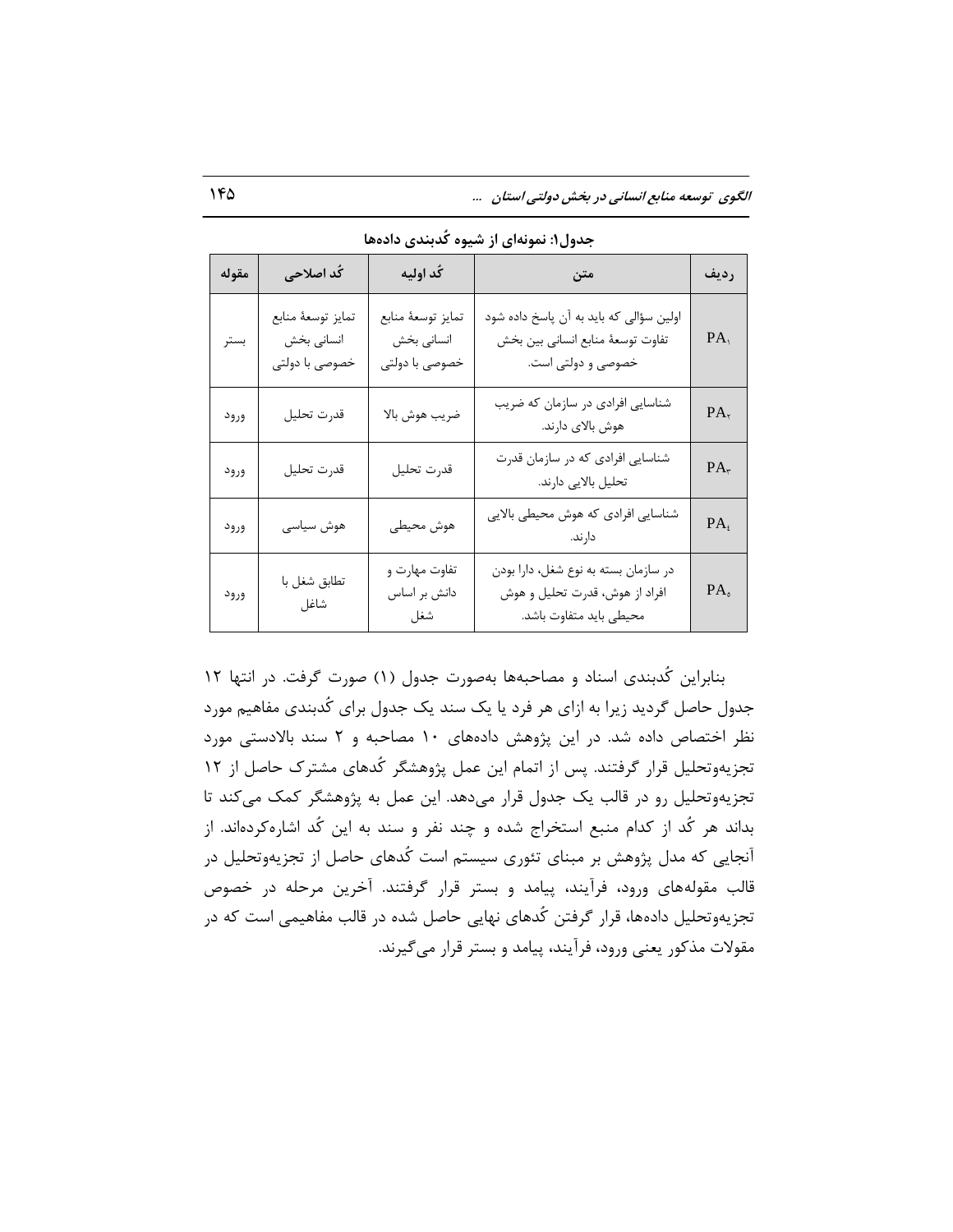## **یافتِّا**

# **ٍ-1رٍدی**

همانطور که مصاحبهشوندگان بیان کردند، برای توسعهٔ منـابع انسـانی بخـش دولتــی باید بر روی ورودیها تمرکز کرد به دلیل اینکه با ورودی متفاوت، پیامـد متفـاوت حاصـل می شود. از این رو، بیشتر کُدهای استخراج شده در این پژوهش با توجه بـه مصـاحبههـا در ٔ مقوله ورودی قرار گرفتهاند. در توسعهٔ منابع انسانی وضعیت مالی و نحـوه تـأمین آن، ۖ بـرای مدیران بخش دولتی مناسب است زیرا بـر مبنــای آن برنامــههـای آمــوزش و توســعه و نیــز پاداشها صورت می پذیرد. سازمان، برای داشـتن کارمنـدانی توسـعه یافتـه بایـد امکانـات و تجهیزات مناسب در اختیار داشـته باشـد. یکـی دیگـر از متغیرهـای مهـم در امـر توسـعهٔ، استخدام عادلانه و مؤثر است. در سازمانهای دولتی باید برای ورود همـواره رقابـت وجـود داشته باشد تا مناسبترین فرد به خدمت سازمان درآید. در جذب کارمندان دولتی احتساب دو شاخص ديگر بسيار حائز اهميت است؛ نخستين شاخص بوميگزيني است، زيـرا معمـولاً در استانهایی که توزیع امکانات و ملزومات بهصورت متمرکـز در مرکـز صـورت مـی٤یـرد، انگیزهای برای فعالیت در مناطق دور از مركز استان وجود ندارد، درنتیجه همـواره متقاضـی برای کار در مرکز فراوان است. دومین شاخص، جوان گرایی در سازمان هـای دولتـی اسـت، کا, مندان جوان همواره به همراه خود انرژی و پویایی به سازمان مـیآورنـد. از سـوی دیگـر، این کارمندان بیشتر با تغییرات نیازهای اجتماعی آشنا هستند، درنتیجه رضایت شـهروندان و ارباب الرجوع را بهتر فراهم مے کنند.

در مرحله ورود یک سری اقدامات را باید مدیر منابع انسانی بخش دولتی انجـام دهـد، نخست طبقهبندی مشاغل؛ این عمل هم برای آشکار شدن مشـاغل کلیـدی سـازمان و هـم براي توزيع عادلانه حقوق و دستمزد ضروري است. دومين اقدام تطابق شغل با شاغل اسـت، این اقدام از آن جهت اهمیت دارد که هر فرد متناسب با مهارت، دانش، توانایی و نیز علایــق خود در یک شغل فعالیت کند. یکی دیگـر از اقـدامات منــابع انســانی پــیش،بینــی عرضــه و تقاضاي نيروي انساني سازمان است. زماني كه عرضه و تقاضا نيروي انساني به موقع و صحيح مورد کنکاش قرار گیرد، سازمان هیچگاه با کمبود یا مازاد کارمند مواجه نخواهد شد. هر فرد با انتظاراتی وارد سازمان میشود و به طبع سازمان نیز از فرد جذب شـده انتظــاراتی دارد. هنگامیکه سازمان و فرد بتوانند انتظارات همدیگر را برآورده سازند، روابطی مبتنــی بـر اعتماد شکل می گیرد و در نتیجه ی آن سازمان و فرد برای هم ارزش قائل میشوند. اگر بـه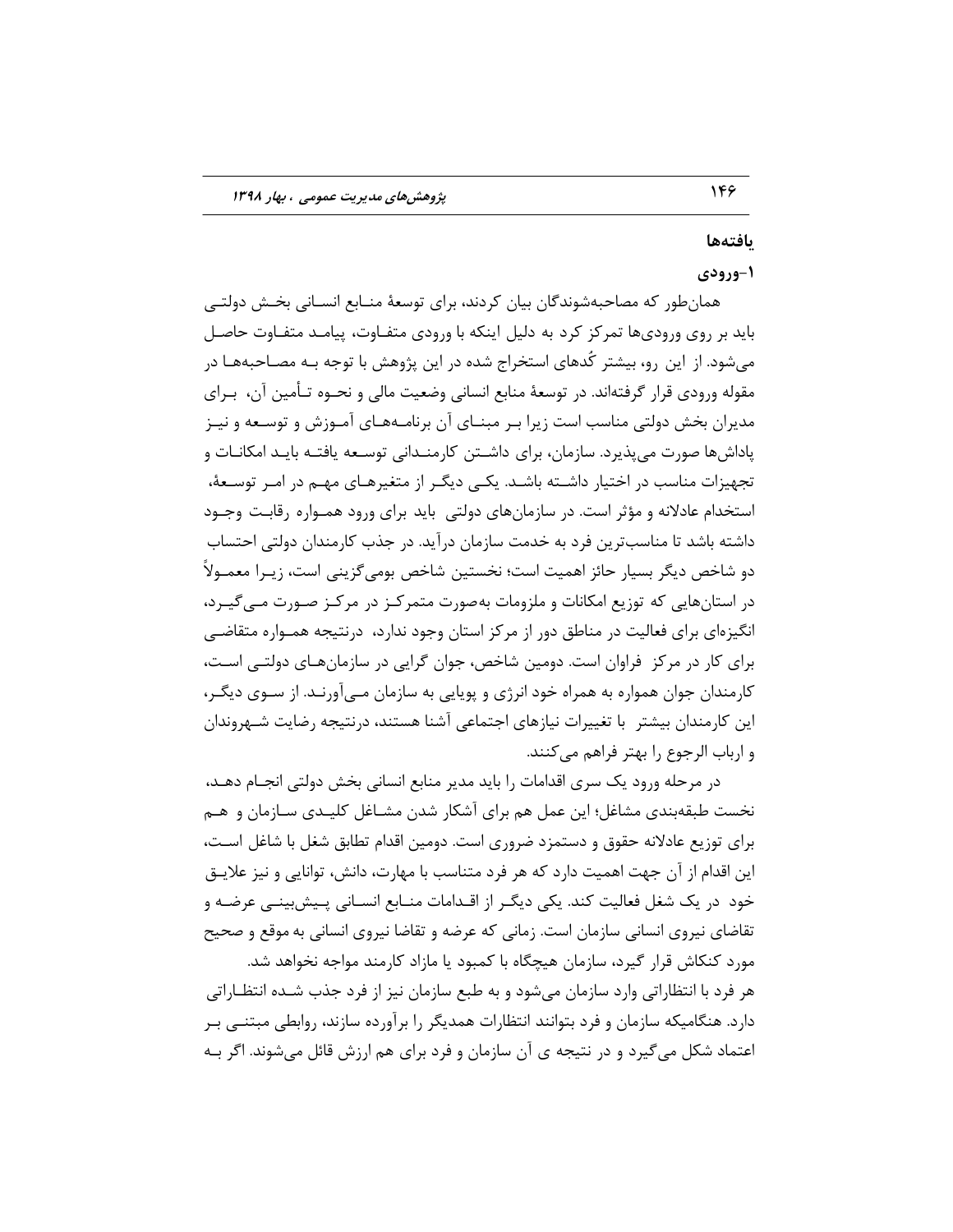سازمانهای خصوصی نگریسته شود مشخص میگردد که دو نوع ذینفع اصـلی وجـود دارد. در سازمانهای بخش خصوصی باید به اهداف افراد و سازمان توجه شود اما در بخش دولتـی قضیه به شکل دیگری است و ضلع سومی به نـام توجـه بـه اهـداف شـهروندان وجـود دارد. درنتيجه مديران بايد توانايي اين را داشته باشند تا اين سه هدف را با يكديگر تلفيق نماينـد. برای مدیران واحدها به خصوص منابع انسانی ضروری است تا برنامههای توسعهای خود را بـا اسناد بالادستی و برنامههای وزارتخانه مربوطه تطبیـق دهنـد. از آنجـایی کـه آمـوزش رکـن اصلی توسعهٔ منابع انسانی محسوب می شود، ضروری است که سیاسـتهـای آن بـه درسـتی تنظیم و اجرا شود. ابتدا باید مشخص گردد که کارکنان سازمان اعم از مـدیران و کارمنـدان دارای چه نقاط قوت و ضعفی هستند. سپس بر مبنای آن ۖ و نیز نیاز فرد و سـازمان برنامــه-های آموزشی تنظیم شوند. اگر بنا باشد آموزشها به چند دسته تقسـیمبنـدی شــوند؛ بایــد گفت سه دسته آموزش در بخش دولتی لازم است. نخست آموزش پیشگیرانه است که برای آمادگی کارمندان در مواجهه با مسائل و مشکلات است. دوم آموزش عمومی است که بیشتر بر مهارتهای ارتباطی، انگیزشی و رفتاری قرار دارد. سوم آموزش تخصصی است کـه بـرای بهینهسازی وظیفه صورت میگیرد. افراد در دورههای آموزشـی بایـد حضـور مـؤثر داشـته باشند. یکی از عوامل مؤثر برای حضور مؤثر در دوره آموزشی توجه به نیاز فرد است. یکی از متغیرهای مهم دخیل در فرآیند آموزش، آموزش و توسعهٔ خود مدیران است زیرا تـا زمـانی که مدیران به امر آموزش و توسعه اهمیت قائل نشوند نمی تـوان انتظـار داشـت کـه تحـول جدی در سازمان رخ دهد. ویژگیهای خاصی که کارمندان بخـش دولتـی بـدان نیـاز دارنـد متفاوت تر از بخش خصوصی است. نخست روابط عمومی بالا است زیرا این کارمندان همواره با شهروندان در ارتباط هستند، درنتيجه بايد بتوانند اعتماد آنان را جلب كننـد. دوم هــوش سیاسی است، افرادی که درجه هوش سیاسی پایینی دارند در سـازمانهـای دولتـی آســیب میبینند و به سازمان نیز آسیب میرسانند. کسی نمیتواند منکر این شود که کار و فعالیت در بخش دولتی، فعالیتی سیاسی است؛ درنتیجـه هــوش سیاســی بــه موفقیــت فــرد کمــک شایانی خواهد نمود. سوم قدرت تحلیل است، کارمندان بخش دولتی علاوه بر روابط عمومی و هوش سیاسی باید تحلیلگر حرفهای نیز باشند زیرا وظایف بخـش دولتــی پیچیــدگی۵هــای خاص خود را دارد که لازم است تحلیل مناسب از آن صورت بگیرد. درنهایت ویژگـی ممتـاز کارمندان بخش دولتی دارا بودن روحیـه خـدمت و کـارگروهی اسـت. کارمنـدی کـه دارای روحیه سودجویی است، برای فعالیت در بخش دولتی نامناسب است.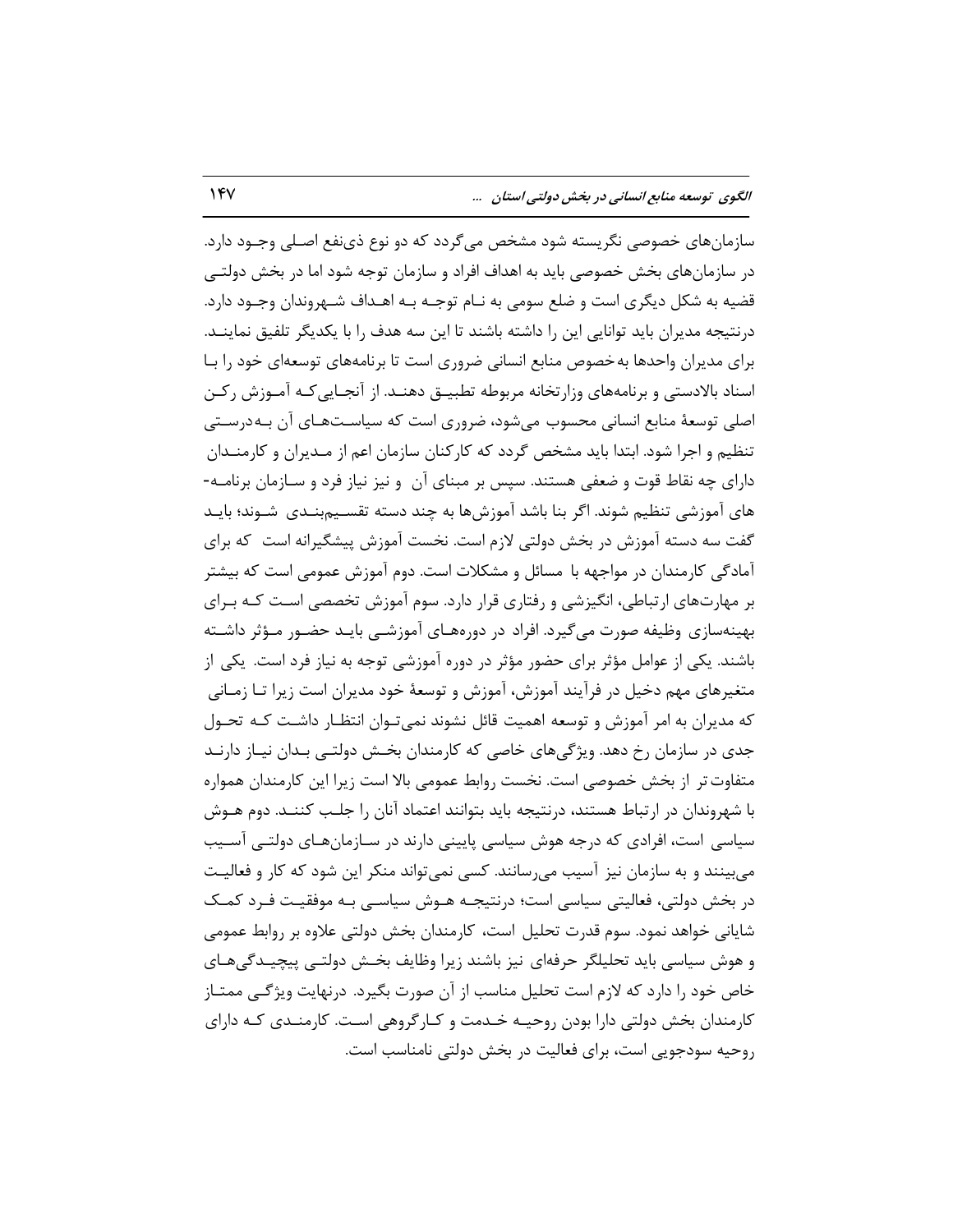# **-2فزآیٌذ**

در مرحله فرايند، توسعهٔ منابع انساني از راههاي مختلف صورت ميپذيرد. ممكــن اســت سازمان و مدیر با گذاشتن وظایف بیشتر بر عهدهٔ کارمند سعی در توانمنــد کــردن او داشــته باشند، از سوی دیگر امکان دارد مدیر و سازمان از طریق به کارگیری فرد در مشاغل هـم٫ده و مشابه سعی بر ارتقاء دانش، مهارت و توانایی فرد نمایند. ممکـن اسـت بـه فـرد اختیـار و مسئولیتهایی واگذار شود تا فرد بهطور عمودی در سازمان رشد نماید. تمامی اقدامات فـوق در سازمانهای خصوصی و دولتی جاری و ساری است. دو مفهـوم مهـم و اساســی توســعهٔ منابع انسانی ارزیابی عملکرد و ارزیابی دورههای آموزشی است، زیرا تمامی اقدامات توسـعه-اي اعم از گردش شغلي، توسعهٔ شغلي، و غنيسازي شغلي اگر مبتنـي بـر ارزيـابي عملكـرد نباشند، عملاً بیهوده هسـتند. ایـن ارزیـابی از آن جهـت اهمیـت دارد کـه نشـان مـیدهـد کارمندان در چه مواردی نقاط ضعف و قوت دارند و چه برنامه توسعهای برای آنـان مناسـب است. از سوی دیگر ارزیابی دورههای آموزشی از آن جهت اهمیت دارد كـه نشـان مـی۵هـد دوره آموزشي تا چه حد مثمر "ثمر بوده است. بـه عبـارتي، آيـا هزينـههـاي برگـزاري دوره آموزشي از طريق ارتقاء دانش، توانايي و مهارت كارمندان جبران شده است يا خير. پاسخ به سؤالاتی از این قبیل، ارزیابی دورەهای آموزشی را موجه می کند.

در حین توسعهٔ منابع انسانی یک سری وظایف و نقش بر عهـده مـدیر منـابع انسـانی است که لازم است آنان را به نحو احسن انجام دهد. نخسـت، آنکـه بـین توسـعه و آمـوزش تمایز قائل شود؛ زیرا آموزش اقدامی است که برای کلیـه کارمنـدان صـورت مـی پـذیرد امـا کارمندانی در سازمان توسعه داده مے شـوند کـه دارای تخصـص و ارزش اسـتراتژیک بـرای سازمان باشند. دوم، جبران خدمات مکفی باشد تا کارمندان توسعهٔ یافتـه ســازمان را تـرک ننمايد. انجام اين اقدامات هنر مدير منابع انساني بخش دولتـي اسـت تـا بـا بودجـه دولتـي اقدامات مذکور را انجام دهد. سوم، انحصار زدایی در پستهبای دولتبی است کبه مباده ۹۴ قانون مـدیریت خـدمات کشـوری صـراحتا بـه آن اشـاره کـرده اسـت تـا مـانع از هرگونـه انحصارطلبی در تصدی پستهای دولتـی شـود. چهـارم، تغییـر نگـرش و رفتـار در کارمنـد توسعه يافته، زندگي شخصي آن نيز تحت تاثير قرار ميدهد. در نتيجه مـدير منـابع انسـاني بايد بين توسعه يافتگي در محل كار و زندگي شخصي پيوند ايجاد كند. بنــابراين در فرآينــد توسعه، کارمندان نیاز دارند تا در صورت بروز مشکل از جانب دولت و سازمان مورد حمایـت قرار گیرند. ماده ۸۸ قانون مدیریت خدمات کشوری به صراحت بیـان کـرده اسـت کـه لازم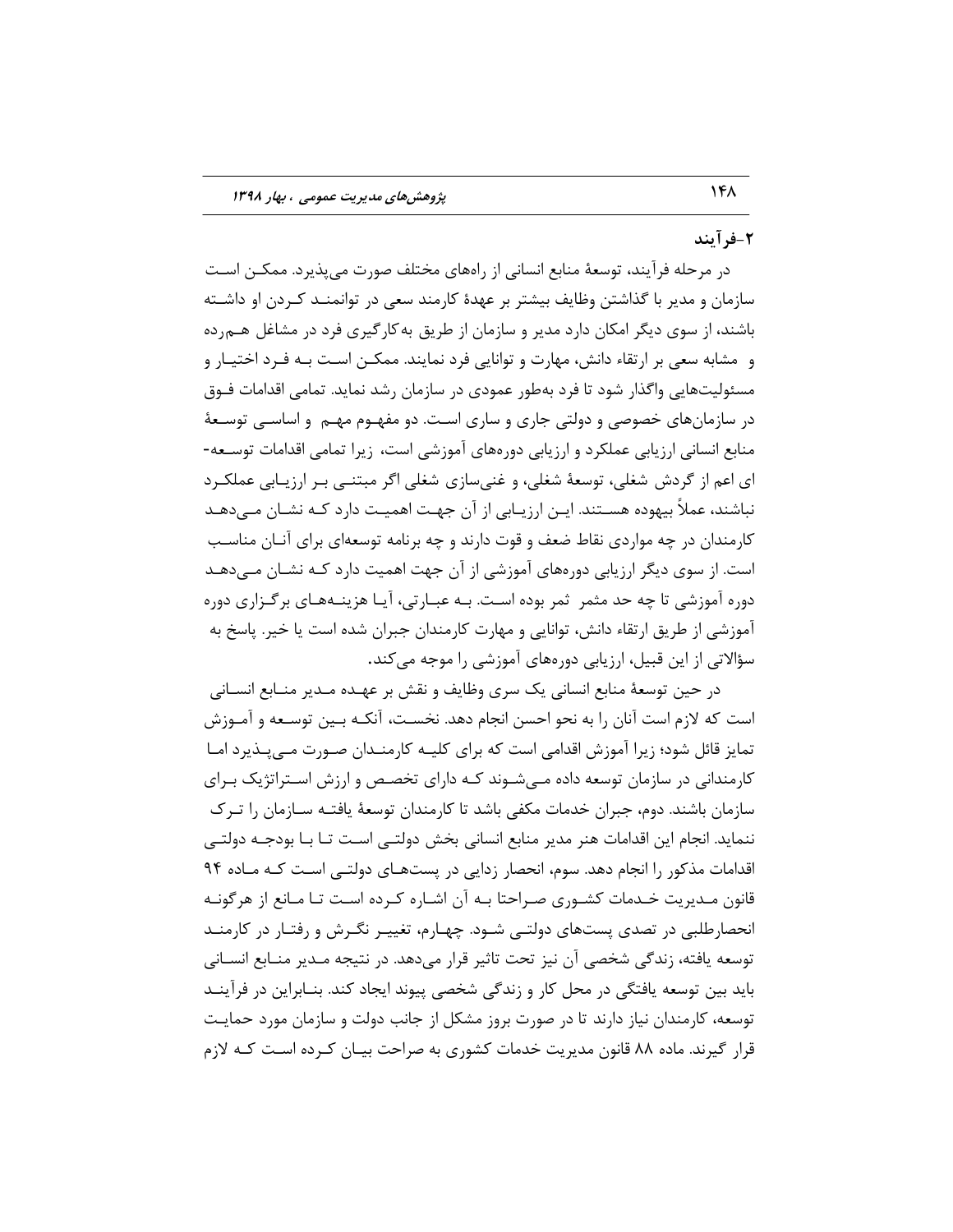است در صورت بروز مشكل براي كارمندان در انجام وظيفه، از جانب سازمان بـراي حمايـت از او، وکیل گرفته شود. رشد ارزشهای اخلاقی کارمندان یک مفهوم کلیدی دیگر است زیرا همان طور که قبلاً اشاره شد مفاهیمی نظیر ارزشهای اخلاقی والا، دارا بودن تعهد و روحیـه خدمت گذاری است که کارمندان دولتی را از بخش خصوصی متمایز می کند. علاوه بر مـدیر منابع انسانی، یک سری نقشها و وظایف برای سـایر مـدیران بخـش دولتـی وجـود دارنـد. نخست، مدیر تواناییهای لازم برای انجام وظـایف را داشـته باشـد، زیـرا کارمنـدان همـواره توانایی خود را با مدیران مقایسه می کنند. اگر مدیر در واحد خود نقش کلیدی داشته باشـد به راحتی میتواند افراد را با استفاده از سـازوکارهای متفـاوت بـه توسـعه ترغيـب نمايـد. در فرآیند توسعهٔ منابع انسانی مدیران باید همواره حامی توسعه یافتگی کارمنـدان باشـند و در موارد لازم کارمندان توانمند را به مدیریت منابع انسـانی معرفـی نماینــد تـا از ایــن طریــق کارمندان کلیدی سازمان شناسایی و توسعه داده شوند. البته تا حدودی این اقدام از طریـق معاونت منابع انسانی استانداری کرمان آغاز شده و باید به دیگر سازمانهـای دولتـی اسـتان تسری یابد.

#### **-3پیاهذ**

با توجه به پیشینه پژوهش و مصاحبههـا پیامـدهای حاصـل از توسـعه منــابع انســانی عبارتاند از : نخست کارایی، توسعه منابع انسانی منجر به کاهش هزینههای اداری می گردد (بر خلاف آنچه که در سازمانهای دولتی استان کرمان مشاهده میشـود) زیـرا فرآینـدها و رویههای سازمانی به صورت بهینه و با استفاده از کارمندان توانا و دارای مهارت صورت مـی-یذیرد. منظور از اثربخشی در سازمانهای دولتی همان تحقق نیاز شهروندان است. بـا توجـه به مصاحبههای صورت گرفته از خبرگان و مشـاهده پژوهشـگر، شـهروندان مـدعی هسـتند خدمات ارائه شده از سوی کارکنان مناسب نیستند. روابط مبتنی بر اعتماد در سـازمانهـای دولتی استان کرمان وجود ندارد. به عبارتی بین مدیر و کارمند و همچنین بین افراد جامعـه و سازمان دولتی اعتماد وجود ندارد. یکی از عواملی که بتوان با آن کارمندان را ترغیب نمود تا در برنامههای توسعهٔ و آموزش حضور و مشارکت داشته باشند، موضوع قابلیـت اســتخدام آنان است. اگر کارمندان بدانند که از طریق ارتقاء دانش، مهارت و توانایی شرایط بهتـری در سازمان برایشان فراهم میشود؛ علاقه و تمایل آنان به توسـعه یـافتگی بیشـتر خواهـد شـد. همواره کارمندان دولتی استان از خود سؤال میکنند که توسعه برای من چه عایدی خواهد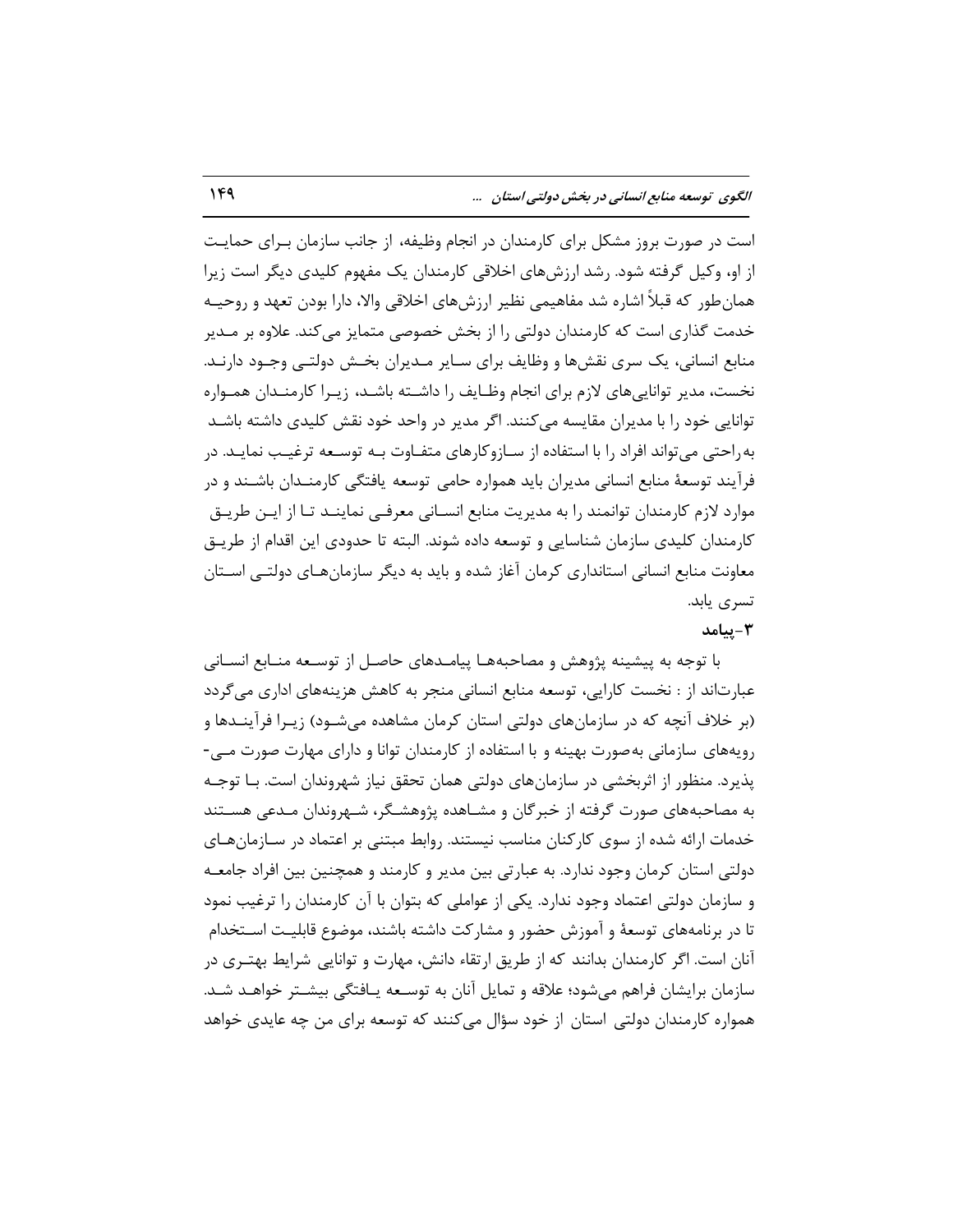داشت؟ پاسخ به این سؤال را قابلیت استخدام به فرد مے دهد. زمـانی کـه کارمنـدان توسـعه یافته باشند به راحتی میتوان از آنان در ردههای یکسان و بالاتر یک سازمان استفاده کرد. يکي ديگر از پيامدهاي توسعۀ منــابع انســاني، رضــايت شــهروندان اســت. فلســلفه وجــودي سازمانِهای دولتی ارائه خدمات به شهروندان است امـا شــهروندان اســتان از خــدمات ارائــه شده توسط آنان ناراضی هستند. خبر گان دستگاههای اجرایی مـدعی هســتند کـه کارکنــان بخش دولتی تعهد کافی نسبت به شغل و سازمان خود ندارند. زمانی کـه کارمنـدان توسـعه یابند در آنان تعهد فردی پرورش و رشد می کند. فرد توسعه یافته فردی است که علاقــه بــه کار خود دارد. فرد توسعه یافته همواره سعی میکند در کاری که انجام مـیدهـد یـک نـوع وجدان کاری را رعایت کند و حتی در مواقعی به نفـع سـازمان از منـافع خـود بگـذرد. اگـر به صورت زنجیرهای به مفهوم بهبود عملکرد نگریسته شود، می توان دریافت کـه زمـانی کـه فرد توسعه يابد عملكرد فرد بهبود مى يابد، عملكرد فرد منجـر بـه بهبـود عملكـرد گـروه يـا واحدی که در آن فرد فعالیت میکند میشود و درنتیجه بـا بهبـود عملکـرد سـایر واحـدها، عملکرد سازمان نیز بهبود می پابد. در پایان، توسعهٔ منابع انسانی مستمر باعث رشد و توسعهٔ فردی و سازمانی میشود. سازمانی که همواره برنامههای آموزش و توسعه را دنبال مـیکنـد هم باعث رشد و توسعهٔ کارمندان و هم باعث رشد و توسعهٔ خود می شود. **-4بستز**

توسعهٔ منابع انسانی نیازمند یک بستر مناسب است تا از این طریق بتوان سیاستهـا و برنامههای توسعه را دنبال کرد. مادامی بستر مناسب برای توسعه وجود نداشـته باشـد ایـن ْ مفْهوم عملاً بي معنى خواهد بود. براي توسعهٔ منابع انساني لازم است يـک بانـک اطلاعـات غنی (نبود اطلاعات جامع درباره کارکنان استان) در اختیار مدیران قرار گیرد. ایـن عمـل از آن جهت حائز اهميت است كه مديران نسبت به وضعيت موجــود منــابع انســاني و محــيط، شناخت کافی پیدا می کنند؛ درنتیجه بهتر میدانند از کجا و چگونه برنامهها و سیاستهای خود ,ا آغاز كنند.

در سیاستها و برنامههای توسعه تعیین مراجع آن بسیار حائز اهمیت است. در قــانون مدیریت خدمات کشوری و نیز برنامه ششم توسعه، سازمان مدیریت و برنامهریزی کشور امر سیاستگذاری و برنامهریزی توسعهٔ منابع انسانی را بـر عهـده دارد. لـذا ارتبـاط هماهنـگ و تعاملی با این سازمان منجر به یکپارچگی برنامههای توسعه با اسـناد بالادسـتی و نیــز رشــد متوازن تمامی سازمانهای اجرایی میگردد. زمانی که برنامههای توسعهٔ منابع انسانی از بـالا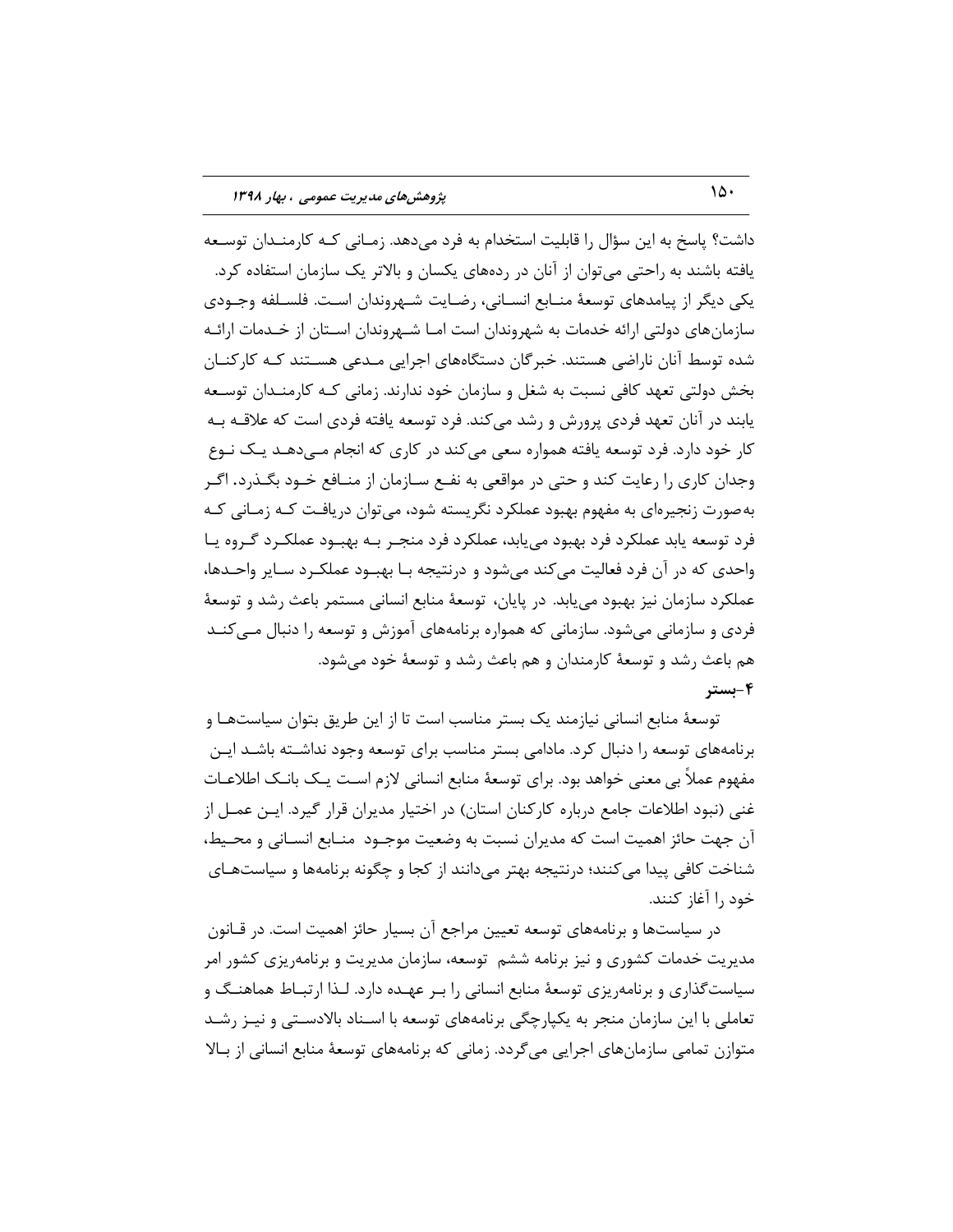به پایین دیکته می شود، مدیران هیچ گونه اعمال نظری نمی توانند در آن داشته باشند. حتی در مواردی مشاهده میشود که این سیاستها و برنامـههـا متناسـب بـا بسـتر یـک اسـتان نیستند. درنتیجه باید هم سیاست گذاران و برنامهریزان با مدیران دولتی ِ در تعامـل باشـند و هم به مدیران آزادی عمل داده شود تا برحسب نیاز و ضرورت برنامههای توسـعهای مـدنظر این سازمان ,ا اجرا کنند.

در محيط دولتي، سازمان همواره با حجم وسيعي از وظـايف و انتظـارات مواجــه اســت درنتیجه راضی نگه داشتن کلیه شهروندان امری بس دشوار یا عملاً غیرممکن است. زمـانی که فرد یا مدیر در سازمان خصوصی فعالیت میکند، رضایت مشتری امری بسیار آسان تـر از بخش دولتی است زیرا هر سازمان خصوصی یک سری مشتری خاص دارد و شناخت علایق، طبع و انتظارات آنان کار دشواری به نظر نمیرسد. در خصوص سازمانهای دولتی قضیه بـه گونهای دیگر است سازمان با حجم وسیعی از انتظارات و علایــق متفــاوت مواجــه اســت کــه راضي نگهداشتن تمام آنان امري بسيار دشوار است.

اختصاص بودجه مناسب براي آموزش و توسعهٔ نيـز بـراي توسـعهٔ منـابع انسـاني لازم است. مادامی که سیاستها و برنامهها بـهطـور درسـت و صـحیح تنظـیم شـوند امـا بودجـه متناسب با آن در اختیار سازمان قرار نگیرد توسعهٔ منابع انسانی تنها روی کاغذ رخ میدهـد و در عمل هیچ گونه تغییری صورت نخواهد گرفت. در هر استان یک فرهنـگ خـاص وجـود دارد که هم بر سازمان تأثیر می گذارد هم از سازمان متأثر می شود. به عبارتی دیگر، مــی تـوان ادعا نمود؛ تقريباً فرهنگ يک استان با فرهنگ سازمانهاي خود به يک شکل است. با توجـه به مصاحبههای صورت گرفته، فرهنگ استان حامی مشارکت و همکاری و همچنین ترغیب به شرکت در دورههای آموزشی و توسعهای نیست.

خبرگان استان مدعی هستند که یکی دیگر از مشکلاتی که در راه توسعهٔ منابع انسـانی وجود دارد، ساختار سلسله مراتبی، خشک و از بالا به پایین سازمانهای دولتی ایـران اسـت كه در استان كرمان اين موضوع بيشتر به چشم مي خورد. آنان بيان مـي كننـد كـه ســاختار سازمانهای دولتی استان نیازمند ساختارهای منعطف است تا از ایـن طریـق، پویـایی را بـه سيستم اعطاء كنند.

حفاظت از محیط زیست و توجه به نظریههای زیر بنایی توسعه منابع انسانی دو مفهوم دیگر و مهم بستر توسعه منابع انسانی هستند. در ماده ۱۱ برنامه ششم تصـریح شـده اسـت که تمامی سازمانها اعم از دولتی و خصوصی مکلف اند نسبت به ارزیـابی راهبـردی محـیط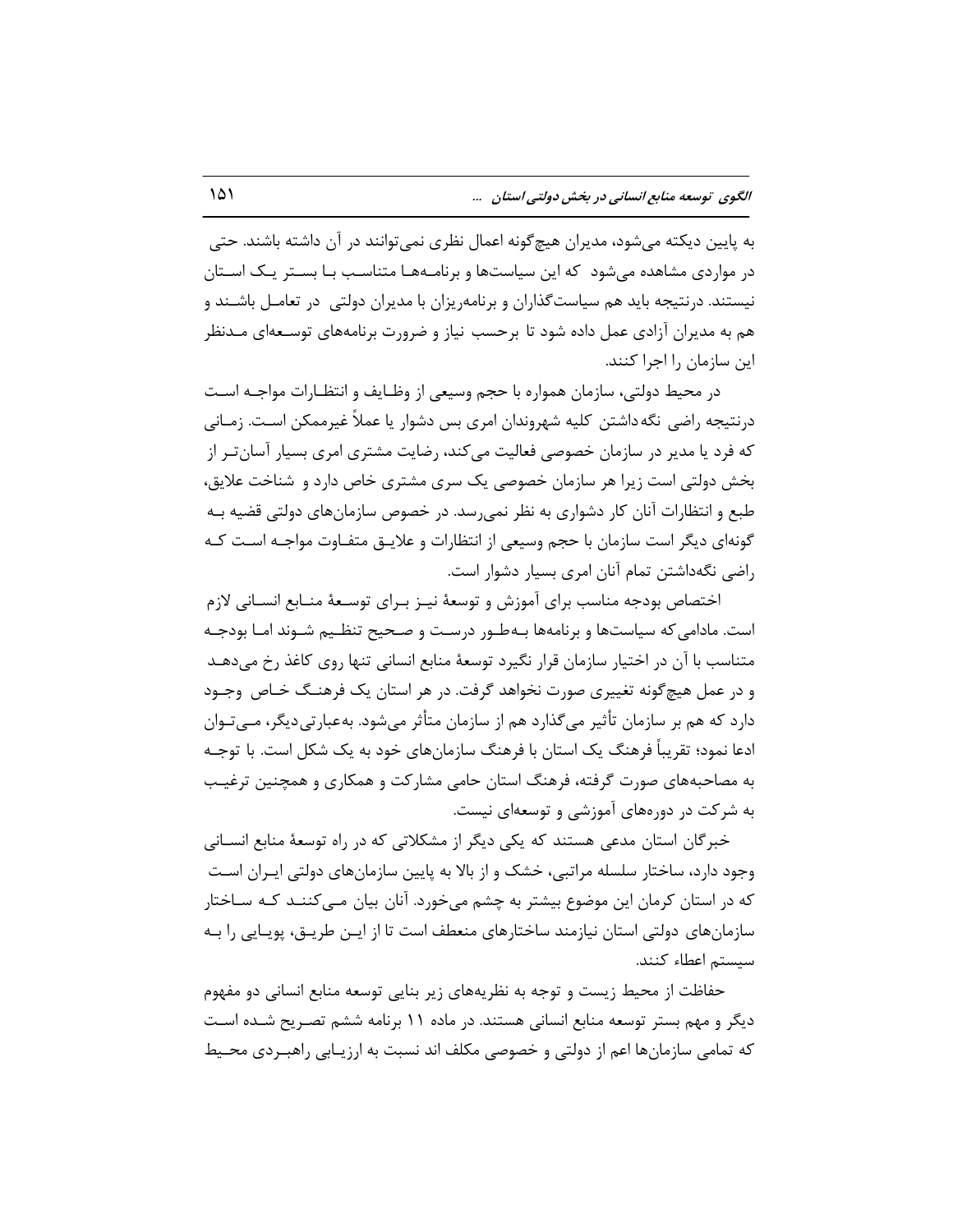زیست و ارزیابی اثرات زیست محیطی؛ سیاستها، برنامههـا و طـرحهـای خـود را براسـاس شاخصها، ضوابط و معیارهای پایداری محیط زیست به اجرا در آورند. بنـابراین هـر طـرح و برنامهای که در سازمانهای دولتی ارائه می شود باید مبتنی بر در نظر گیـری شـاخصهـای زیست محیطی باشد. همان طور که در ادبیات و پیشینه پژوهش اشاره شـد، حـوزه توسـعه منابع انسانی و همواره دچار تغییرات است و نمی توان تعریف دقیــق و مشخصــی از آن ارائــه نمـود( 2017 , *Caudet, 2017; Lee, 2017; Anderson, 2017).* از ايـن رو، ايـن مفهـوم همـواره مفاهیم جایگزین و جدیدی به خود می گیرد که آگاهی و درک آن به پژوهشگر بومی توسعه منابع انسانی در راستای این امر كمک میکند. ادبیات و پیشینه پژوهش حوزه توسعه منـابع انسانی را تا به امروز آموزش، یادگیری، رشد و توسعه فردی/ سـازمانی و همچنــین بهبـود و توسعه سازمان می داند که می تواند در گذر زمان حوزه آن تغییر پابد.

در این پژوهش، تمامی کُدها بر مبنای این سه منبع استخراج شدهانـد. برخــی کُـدهای یک منبع با کُدهای منابع دیگر یکسان هستند و برخی کُدهای یک منبـع تنهـا مربـوط بـه همان منبع هستند. بدین منظور سعی شد؛ مفاهیم مشترک در منابع گوناگون در قالب یـک کُد واحد دستهبندی شوند تا از تکرار جلوگیری شود. با توجه به توضیحات فوق بایـد اذعـان داشت ٣۶ كُد اصلي از مصاحبهها استخراج گرديد كه بنا بر چـارچوب مفهـومي پــژوهش در قالب ۴ مقوله اصلی قرار داده شدند. مـدل حاصـل از انجـام پـژوهش مـذکور در نگـاره (۱) مشخص است.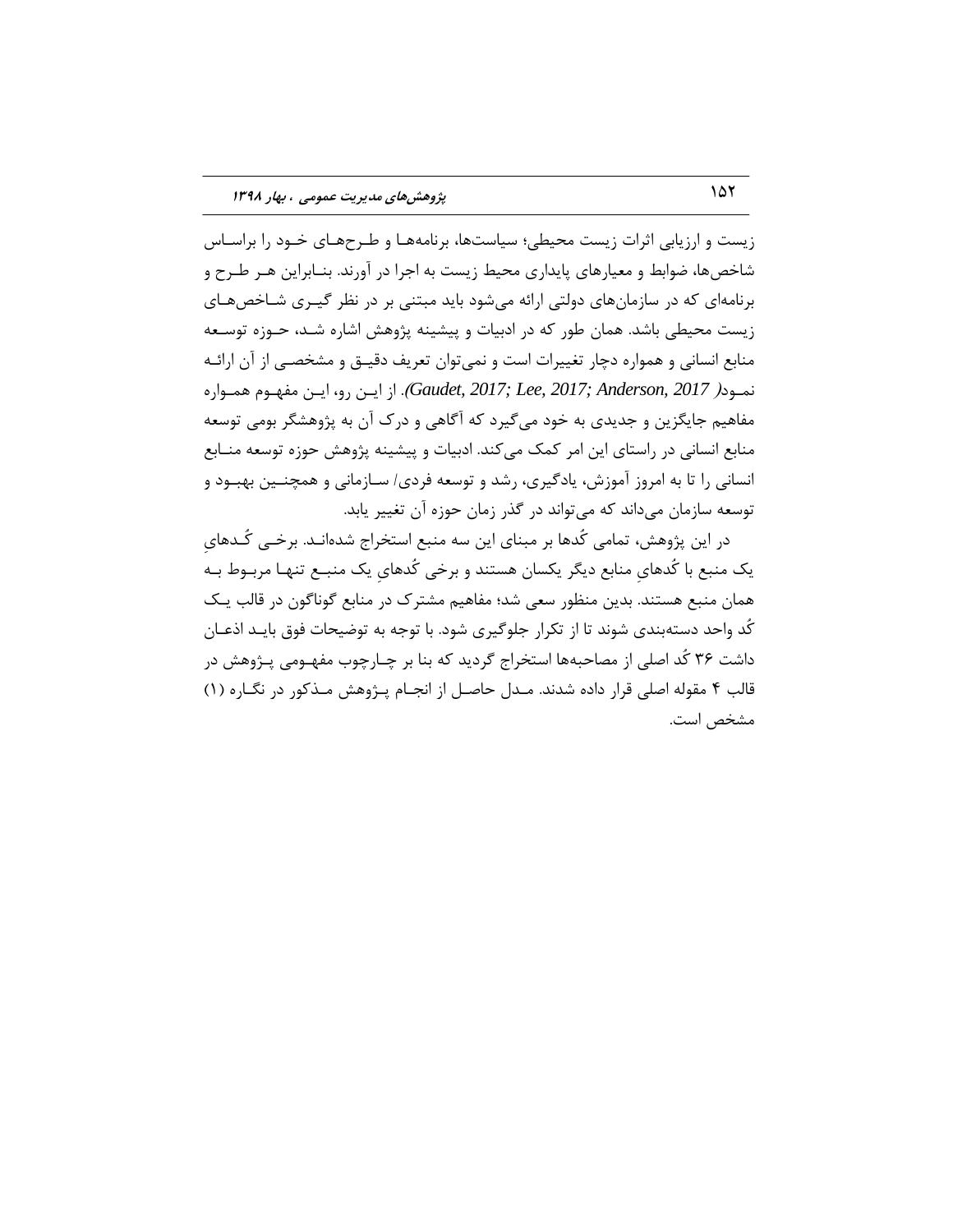

**ًگارُ :1 هذل تَسعِ هٌابع اًساًی بخص دٍلتی استاى کزهاى در 1404**

**ًتیجِگیزی**

موضوع توسعهٔ منابع انسانی امری حیاتی برای سازمانهای امروزی است. به سبب اینکه منابع انسانی مزیت رقابتی پایدار برای سازمانها ایجاد میکند، لازم است اقدامات توسعهای ابتدا از منابع انسانی آغاز گردد. امر توسعهٔ منابع انسانی نیز، متناسب با بستری که سازمان در آن قرار گرفته است باید صورت گیرد. نکته مهم دیگری که باید به آن اشاره شود، تمایز سازمانهای دولتی از سازمانهای خصوصی است. در سازمانهای دولتی یک سری از ارزشها و معیارها مدنظر است که در سازمانهای خصوصی چندان به آن توجه نشده یا نمیشود. در سازمانهای دولتی متغیرهایی نظیر شهروندمداری، پاسخگویی، مسئولیتپذیری و تحقق آرمانهای اجتماعی و … مورد تأکید هستند که در بخش خصوصی چندان مورد تأکید نیست. کارمندان و مدیران بخش دولتی برای اینکه بتوانند از عهده چنین وظایفی برآیند، باید برخی از مهارتها و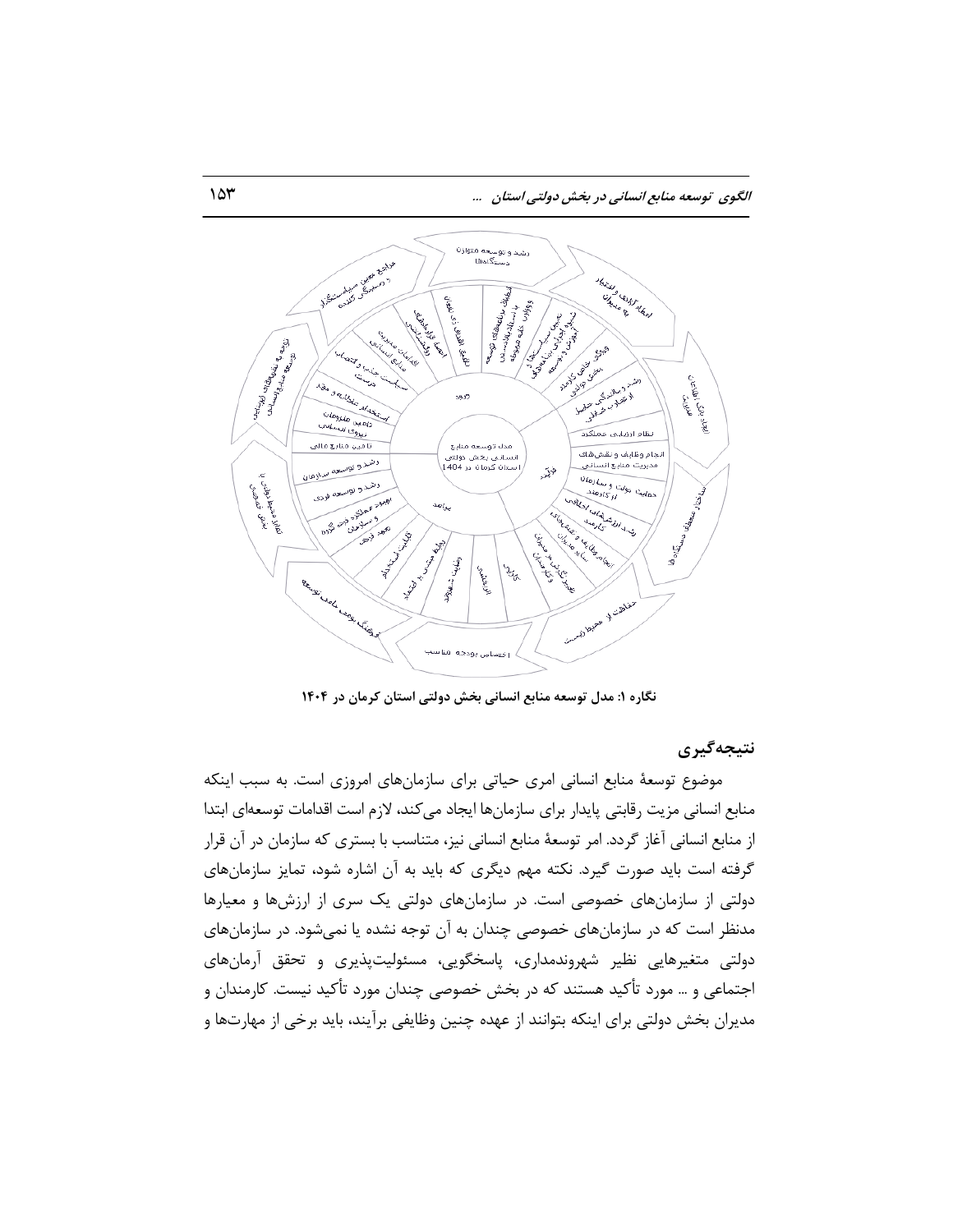دانشهای خاص سازمانهای دولتی را دارا باشند یا آنان را کسب نمایند. از جمله این مهارتها می توان به هوش سیاسی، روابط عمومی بالا، قدرت تحلیل و .... اشاره کرد.

به منظور ارائه تصویر و درک روشن از مفهوم توسعهٔ منابع انسانی؛ بهتر است چارچوب و ساختار مشخص برای این عمل در نظر گرفته شود. در این پژوهش، بنیاد مدل بر اساس مدل سوانسون (١٩٩۵) در نظر گرفته شد و متغیرهایی حاصل از مصاحبهها در قالب نظریه سیستم ارائه گردید. نقش متغیرهای مرحله ورود در این پژوهش از دیگر مراحل بااهمیتتر است زیرا متخصصان و خبرگان بر این باورند که از طریق ورودی متفاوت پیامد متفاوت حاصل می شود. در پایان باید گفت، کُدهای استخراج شده پژوهش از یکدیگر منفک نیستند. از این رو، متغیرهای هر مرحله و همچنین مراحل و بستر توسعه منابع انسانی با یکدیگر در ارتباط هستند. زمانی می توان پیامد مطلوب توسعهٔ منابع انسانی را مشاهده نمود که تمامی متغیرهای هر مرحله در نظر گرفته شده باشند و از آنان در مراحل توسعهٔ منابع انسانی استفاده شده باشد. بستر استان کرمان شرایط خاص خود را دارد که آن را نسبت به دیگر استانهای کشور متمایز م ِسازد. البته ممکن است بسیاری از متغیرهای شناسایی شده در این پژوهش در سازمانهای خصوصی و دیگر استانها قابلیت استفاده داشته باشند اما ازآنجاییکه هدف پژوهش، استان کرمان و مصاحبه با خبرگان این استان بوده است؛ نتایج پژوهش تنها برای این استان قابلیت تعميم دارد.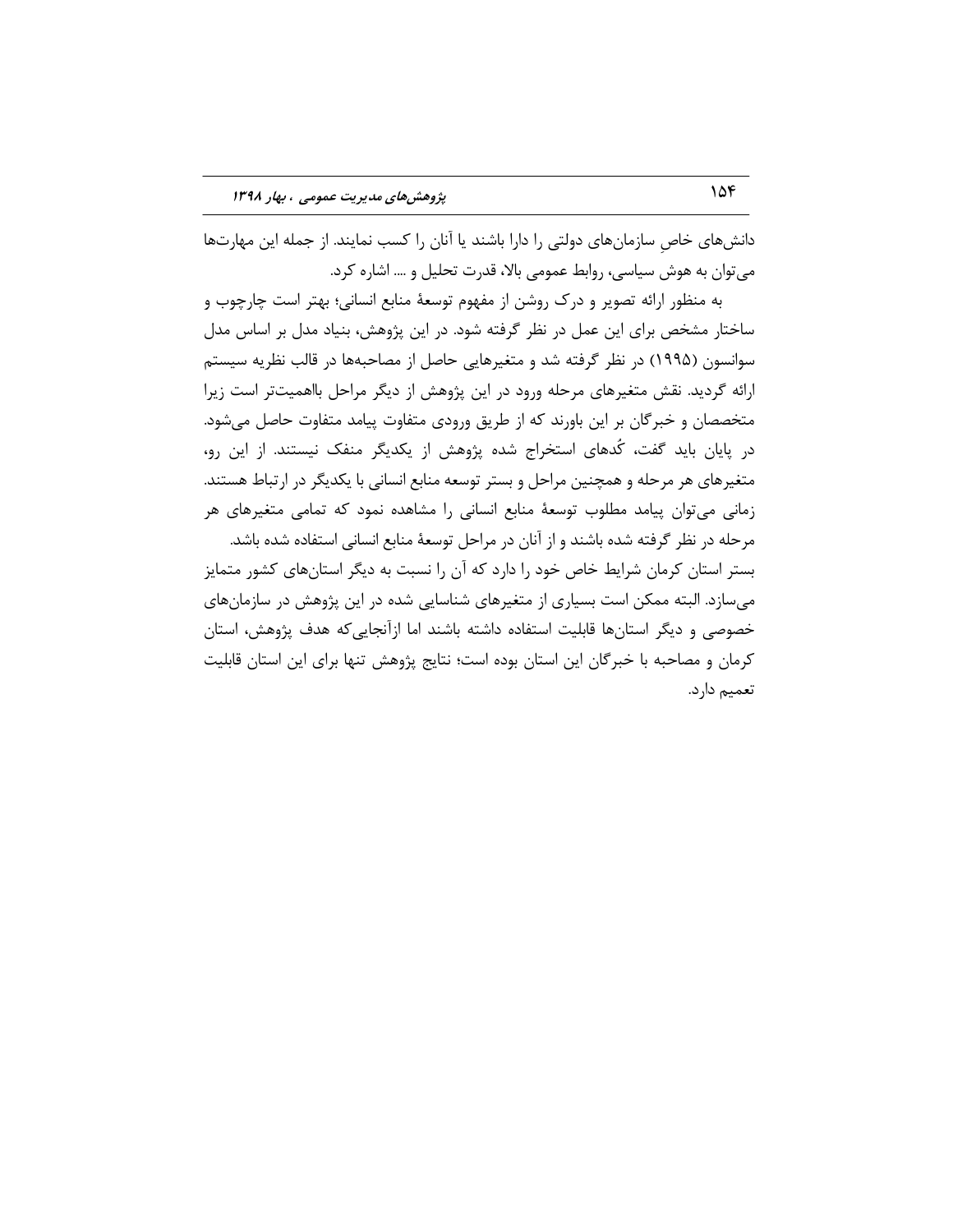#### **References**

1-Anderson, V. (2017). HRD standards and standardization: where now for human resource development?. Human Resource Development International, 20(4), 327-345. 2-Gaudet, C. H., Brown, H. Q., & Lunsford, D. L. (2017). HRD curriculum meets global human capital challenge. Advances in Developing Human Resources, 19(2), 124-137.

3-Gunasekaran, S., Krishnadevarajan, P., & Barry Lawrence, F. (2017). Bridging the Research-Practice Divide Through the Intermediary Model. Advances in Developing Human Resources, 19(3), 314-330.

4-Kvale, Steinar. (1996). Interviews: An Introduction to qualitative research interviewing. Thousand Oaks, CA: Sage.

5-Lee, M. (2017). HRDI, colonization, and post-truth politics. Human Resource Development International, 20(5), 350-360.

6-McNabb, D. E. (2011). Research methods in public administration and nonprofit management (Vaezi R & Azmandian M). Safar. Tehran. Iran. (In Persina).

7-Oh, H., Seo, D., Yoo, S., & Kim, J. (2017). Analysis of strengths and weaknesses in the National Human Resource Development systems of BRICS. Human Resource Development International, 20(4), 268-281.

8-Packard, C. B. (2017). Next steps: Valuing, supporting, and promoting the intersection of HRD theory and practice. Advances in Developing Human Resources, 19(3), 262-278.

9-Sambrook, S. (2017). Making sense of our self in HRD: self-less, self-ish and self-ie?. Human Resource Development International, 20(5), 382-392.

10-Swanson, R. A. (1995). Human resource development: Performance is the key. Human Resource Development Quarterly, 6 , 207–213.